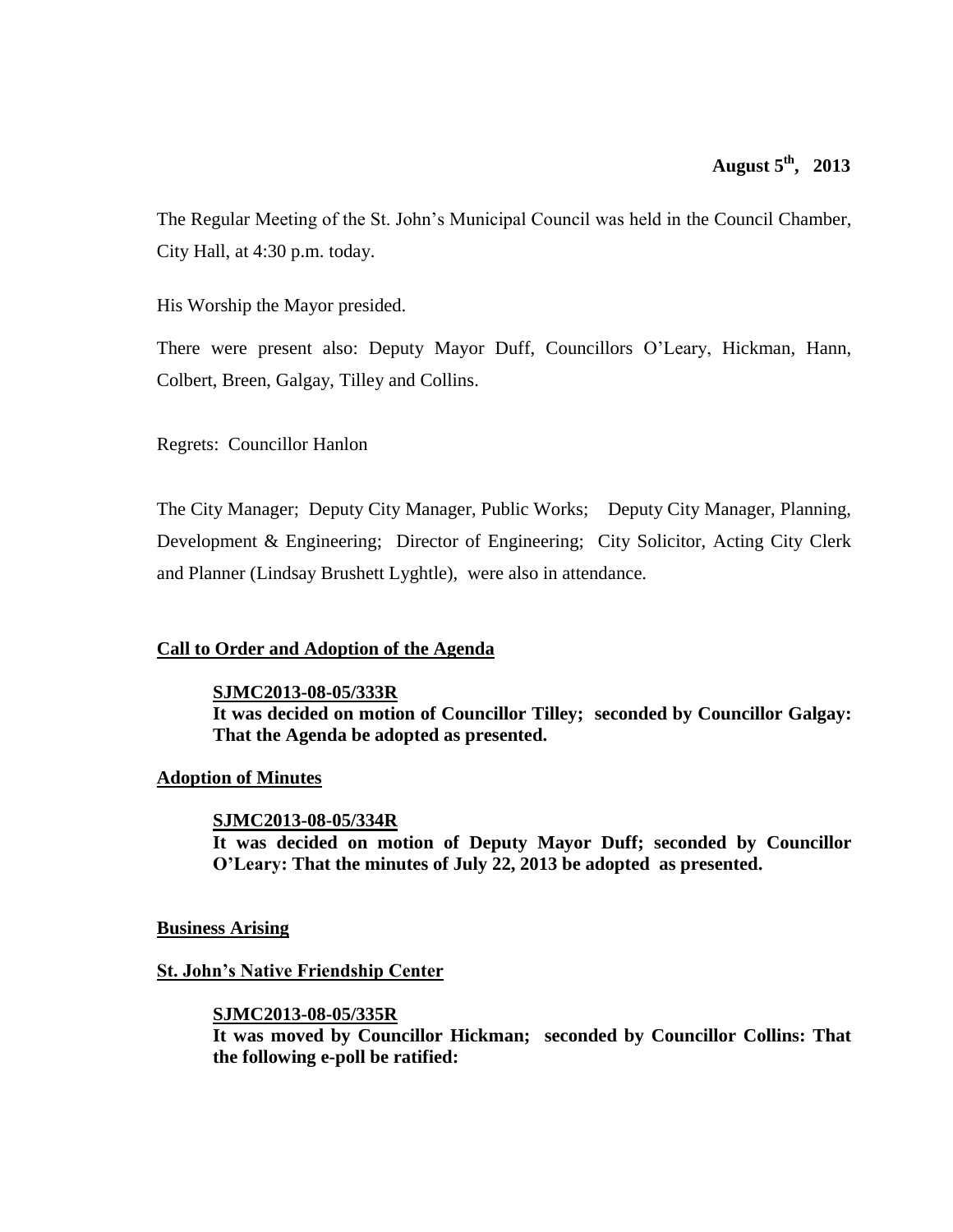**St. John's Native Friendship Center Application for Child Care Facility at 97 Elizabeth Avenue: E-Poll dated August 5, 2013 to hold a public information session.**

**The motion being put was unanimously carried.**

**Re: St. John's Municipal Plan Amendment Number 110, 2013 and St. John's Development Regulations Amendment Number 559, 2013: Proposed Townhouse and Seniors Residential Condominium Development, Ruby Line at Southlands Boulevard (Ward 5) Applicant: Reardon Construction and Development Limited**

Under business arising, Council considered a memorandum dated July 31, 2013 from the Chief Municipal Planner concerning the above noted.

### **SJMC2013-08-05/336R**

**It was moved by Councillor Hickman; seconded by Councillor Collins: That the following Resolutions for St. John's Municipal Plan Amendment Number 110, 2013 and St. John's Development Regulations Amendment Number 559, 2013 be adopted, which will then be referred to the Department of Municipal Affairs for Provincial registration.**

# **RESOLUTION ST. JOHN'S MUNICIPAL PLAN AMENDMENT NUMBER 110, 2013**

**WHEREAS** the City of St. John's wishes to allow the residential development of property located at the intersection of Ruby Line and Southlands Boulevard.

**BE IT THEREFORE RESOLVED** that the City of St. John's hereby adopts the following map amendment to the St. John's Municipal Plan in accordance with the provisions of the Urban and Rural Planning Act.

**Redesignate land in the area of Ruby Line at Southlands Boulevard from the Commercial General Land Use District to the Residential Medium Density Land Use District and the Residential High Density Land Use District as shown on Map III-1A attached.**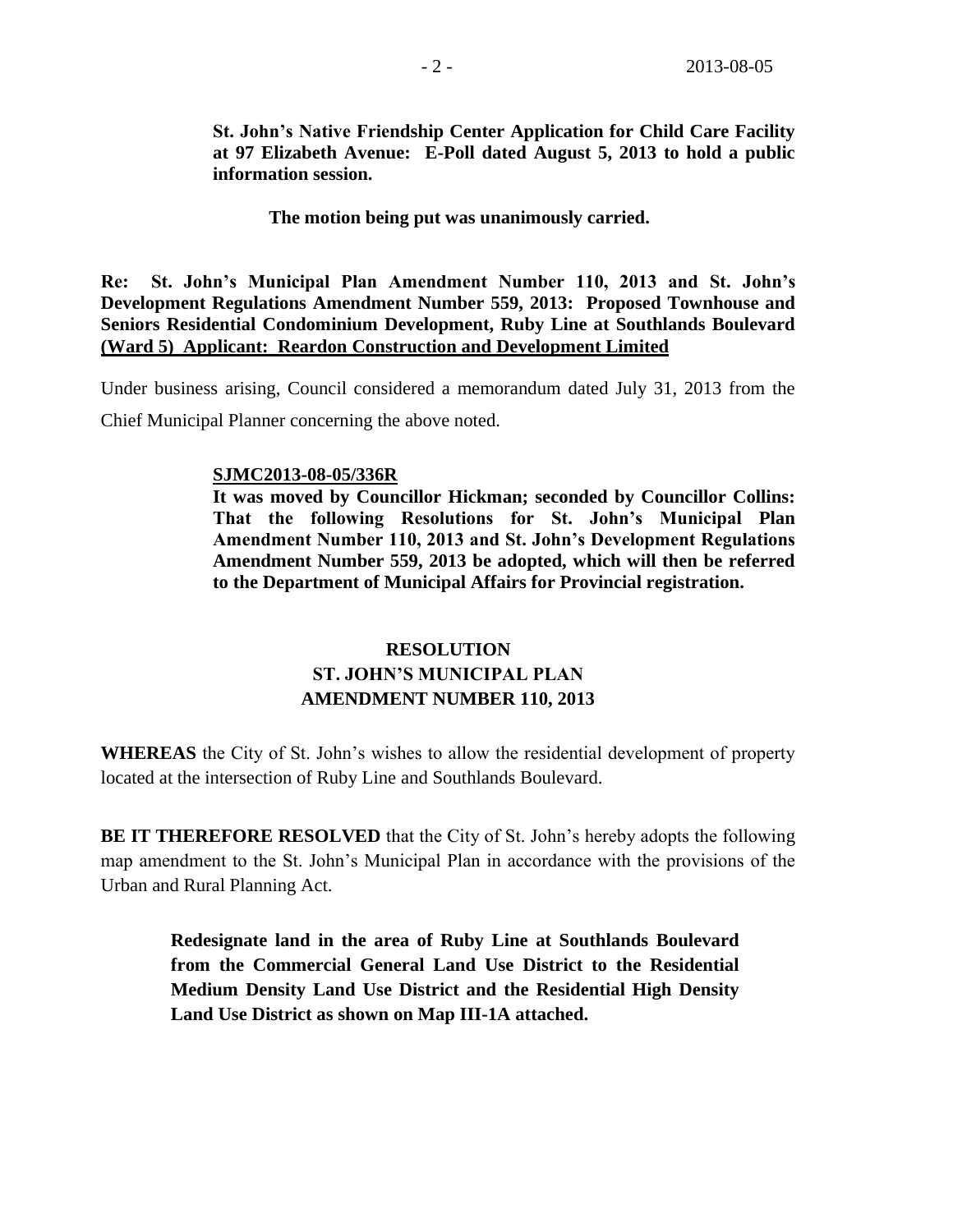**BE IT FURTHER RESOLVED** that the City of St. John's requests the Minister of Municipal Affairs to register the proposed amendment in accordance with the requirements of the Urban and Rural Planning Act, 2000.

**IN WITNESS THEREOF** the Seal of the City of St. John's has been hereunto affixed and this Resolution has been signed by the Mayor and the City Clerk on behalf of Council this 5<sup>th</sup> day of August, 2013.

|                                                                                                                                                                                                                                                                                                                                                                                                                                                                                                                                                          | I hereby certify that this Amendment has been prepared in<br>accordance with the Urban and Rural Planning Act, 2000.                                                                                                                                                                                                                             |
|----------------------------------------------------------------------------------------------------------------------------------------------------------------------------------------------------------------------------------------------------------------------------------------------------------------------------------------------------------------------------------------------------------------------------------------------------------------------------------------------------------------------------------------------------------|--------------------------------------------------------------------------------------------------------------------------------------------------------------------------------------------------------------------------------------------------------------------------------------------------------------------------------------------------|
| <b>Mayor</b>                                                                                                                                                                                                                                                                                                                                                                                                                                                                                                                                             |                                                                                                                                                                                                                                                                                                                                                  |
| <b>City Clerk</b>                                                                                                                                                                                                                                                                                                                                                                                                                                                                                                                                        |                                                                                                                                                                                                                                                                                                                                                  |
| <b>Provincial Registration</b>                                                                                                                                                                                                                                                                                                                                                                                                                                                                                                                           | <b>MCIP</b>                                                                                                                                                                                                                                                                                                                                      |
| $_{\rm CG}$<br>$\circ$<br><b>BOOKING BOOK</b><br><b>RLD</b><br><b>RLD</b><br>CG<br><b>CITY OF ST. JOHN'S</b><br><b>MUNICIPAL PLAN</b><br>Amendment No. 110, 2013<br>$[Map III-1A]$<br>AREA PROPOSED TO BE REDESIGNATED FROM<br>COMMERCIAL GENERAL (CG) LAND USE DISTRICT TO<br>RESIDENTIAL MEDIUM DENSITY (RMD) LAND USE DISTRICT<br>AREA PROPOSED TO BE REDESIGNATED FROM<br>COMMERCIAL GENERAL (CG) LAND USE DISTRICT TO<br>RESIDENTIAL HIGH DENSITY (RHD) LAND USE DISTRICT<br>SOUTHLANDS BOULEVARD AT RUBY LINE<br><b>Mayor</b><br><b>City Clerk</b> | $\circ$<br><b>CONTRACTOR DESCRIPTION</b><br>RLD<br>RLD<br><b>RLD</b><br><b>RUBL</b><br>LINE<br><b>RLD</b><br>2013 05 22 SCALE: 1:2500<br>CITY OF ST. JOHN'S<br>DEPARTMENT OF PLANNING<br>I hereby certify that this amendment<br>has been prepared in accordance with the<br><b>Urban and Rural Planning Act.</b><br>M.C.I.P. signature and seal |
| <b>Council Adoption</b>                                                                                                                                                                                                                                                                                                                                                                                                                                                                                                                                  | <b>Provincial Registration</b>                                                                                                                                                                                                                                                                                                                   |
|                                                                                                                                                                                                                                                                                                                                                                                                                                                                                                                                                          |                                                                                                                                                                                                                                                                                                                                                  |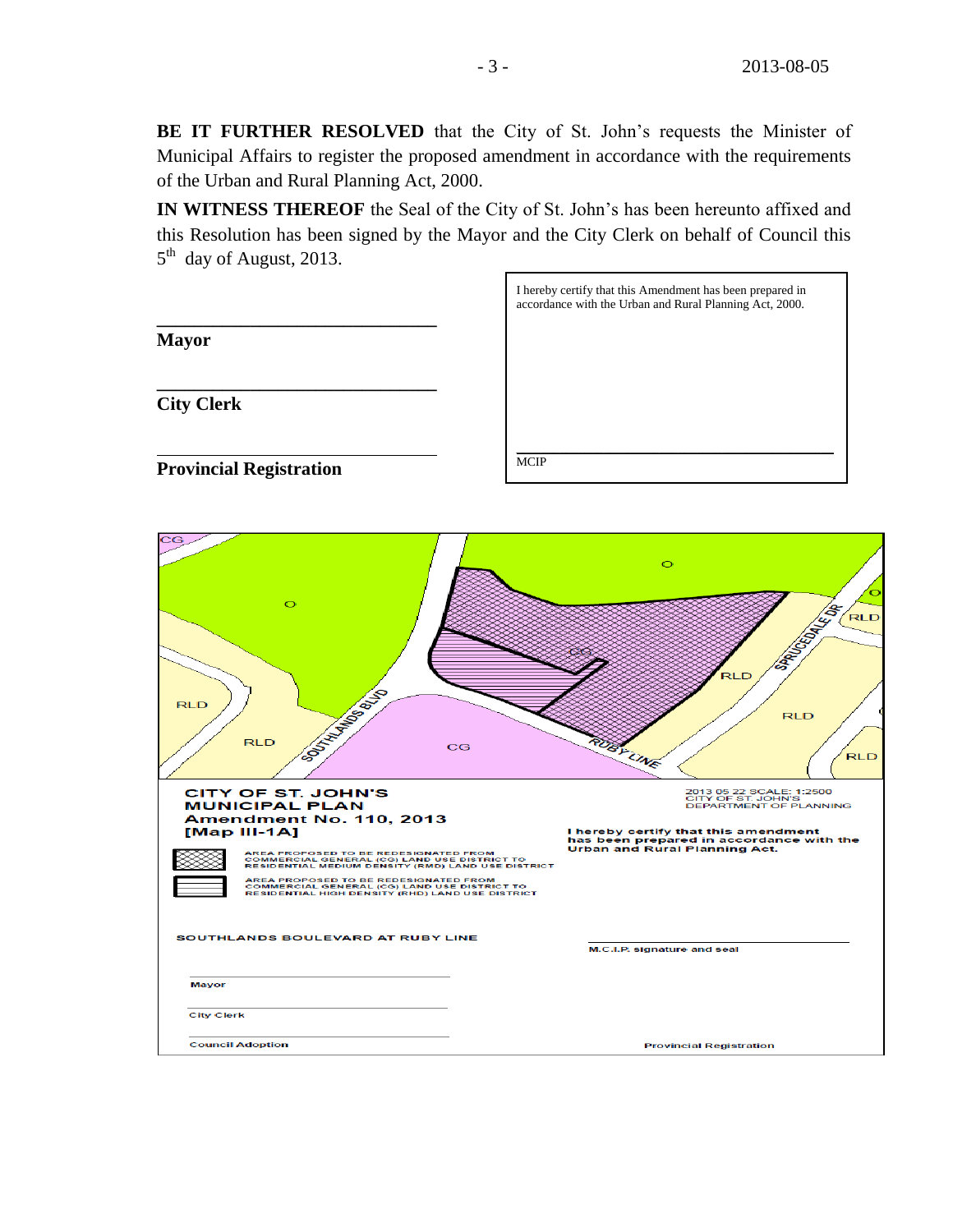# **RESOLUTION ST. JOHN'S DEVELOPMENT REGULATIONS AMENDMENT NUMBER 559, 2013**

**WHEREAS** the City of St. wishes to allow the residential development of property located at the intersection of Ruby Line and Southlands Boulevard.

**BE IT THEREFORE RESOLVED** that the City of St. John's hereby adopts the following map amendment to the St. John's Development Regulations in accordance with the provisions of the Urban and Rural Planning Act.

**Rezone land in the area of Ruby Line at Southlands Boulevard from the Commercial Office Hotel (COH) Zone to the Residential Medium Density (R2) Zone, Apartment Medium Density (A2) Zone and Open Space (O) Zone as shown on Map Z-1A attached.**

**BE IT FURTHER RESOLVED** that the City of St. John's requests the Minister of Municipal Affairs to register the proposed amendment in accordance with the requirements of the Urban and Rural Planning Act, 2000.

**IN WITNESS THEREOF** the Seal of the City of St. John's has been hereunto affixed and this Resolution has been signed by the Mayor and the City Clerk on behalf of Council this 5th day of August, 2013.

**\_\_\_\_\_\_\_\_\_\_\_\_\_\_\_\_\_\_\_\_\_\_\_\_\_\_\_\_\_\_ City Clerk**

I hereby certify that this Amendment has been prepared in accordance with the Urban and Rural Planning Act, 2000.

 $\mathcal{L}_\text{max}$  and  $\mathcal{L}_\text{max}$  and  $\mathcal{L}_\text{max}$  and  $\mathcal{L}_\text{max}$  and  $\mathcal{L}_\text{max}$ 

**Provincial Registration**

**\_\_\_\_\_\_\_\_\_\_\_\_\_\_\_\_\_\_\_\_\_\_\_\_\_\_\_\_\_\_**

**MCIP**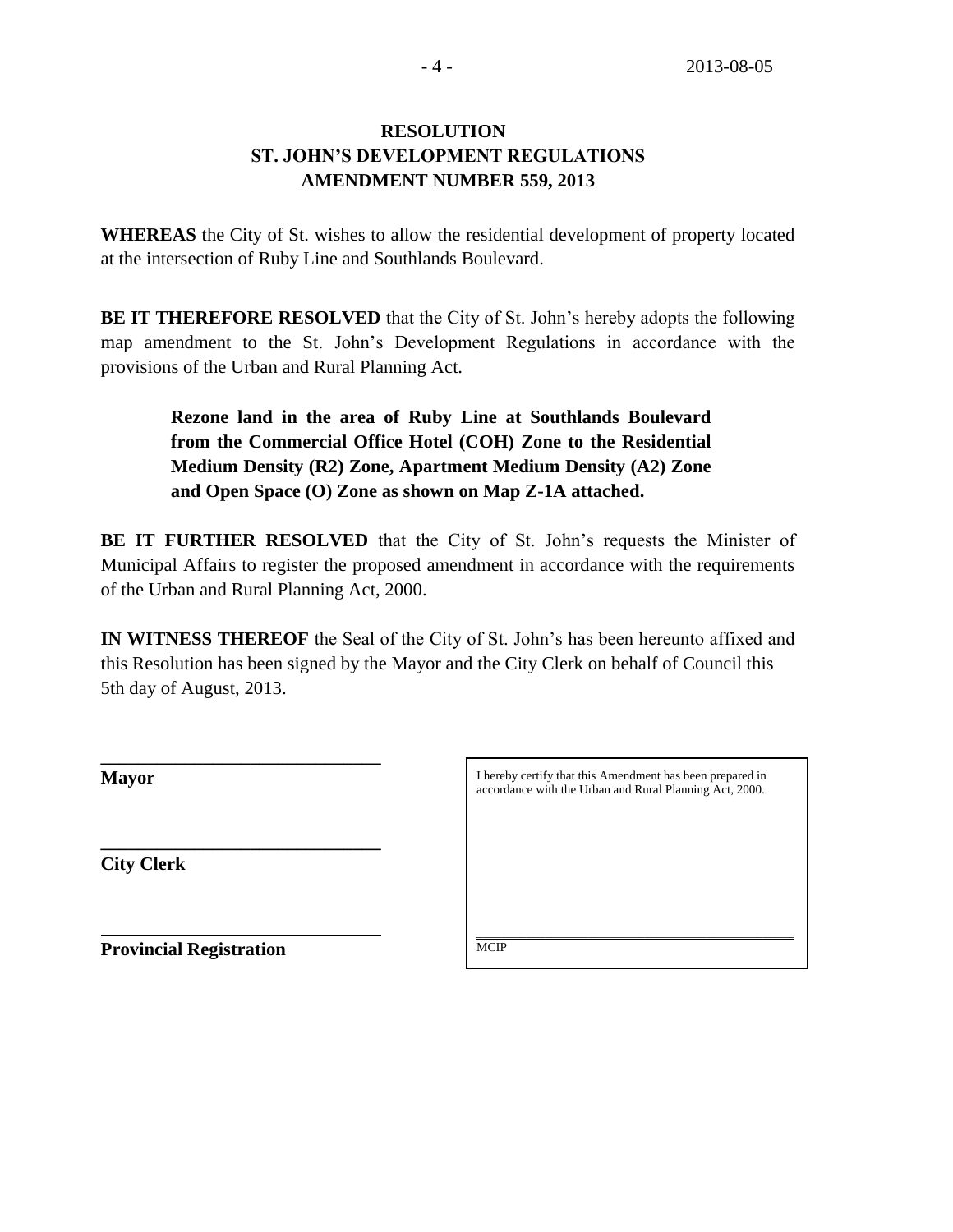| <b>VITAL AND BATA</b>                                                                                                                                                                                                                                                                                                                                                                                                                                                                                  | SPROCEDALE DR<br>GREEN ACRE DR<br>MAR CR.<br>RUBYLINE                                                                                                                                         |
|--------------------------------------------------------------------------------------------------------------------------------------------------------------------------------------------------------------------------------------------------------------------------------------------------------------------------------------------------------------------------------------------------------------------------------------------------------------------------------------------------------|-----------------------------------------------------------------------------------------------------------------------------------------------------------------------------------------------|
|                                                                                                                                                                                                                                                                                                                                                                                                                                                                                                        |                                                                                                                                                                                               |
| <b>CITY OF ST. JOHN'S</b><br><b>DEVELOPMENT REGULATIONS</b><br>Amendment No. 559, 2013<br>[Map Z-1A]<br>AREA PROPOSED TO BE REZONED FROM<br>COMMERCIAL OFFICE HOTEL (COH) LAND USE ZONE<br>TO RESIDENTIAL MEDIUM DENSITY (R2) LAND USE ZONE<br>AREA PROPOSED TO BE REZONED FROM<br>COMMERCIAL OFFICE HOTEL (COH) LAND USE ZONE<br>TO APARTMENT MEDIUM DENSITY (A2) LAND USE ZONE<br>AREA PROPOSED TO BE REZONED FROM<br>COMMERCIAL OFFICE HOTEL (COH) LAND USE ZONE<br>TO OPEN SPACE (O) LAND USE ZONE | 2013 05 22 SCALE: 1:2500<br>CITY OF ST. JOHN'S<br>DEPARTMENT OF PLANNING<br>I hereby certify that this amendment<br>has been prepared in accordance with the<br>Urban and Rural Planning Act. |
| SOUTHLANDS BOULEVARD AT RUBY LINE                                                                                                                                                                                                                                                                                                                                                                                                                                                                      | M.C.I.P. signature and seal                                                                                                                                                                   |
| Mayor<br><b>City Clerk</b>                                                                                                                                                                                                                                                                                                                                                                                                                                                                             |                                                                                                                                                                                               |
| <b>Council Adoption</b>                                                                                                                                                                                                                                                                                                                                                                                                                                                                                | <b>Provincial Registration</b>                                                                                                                                                                |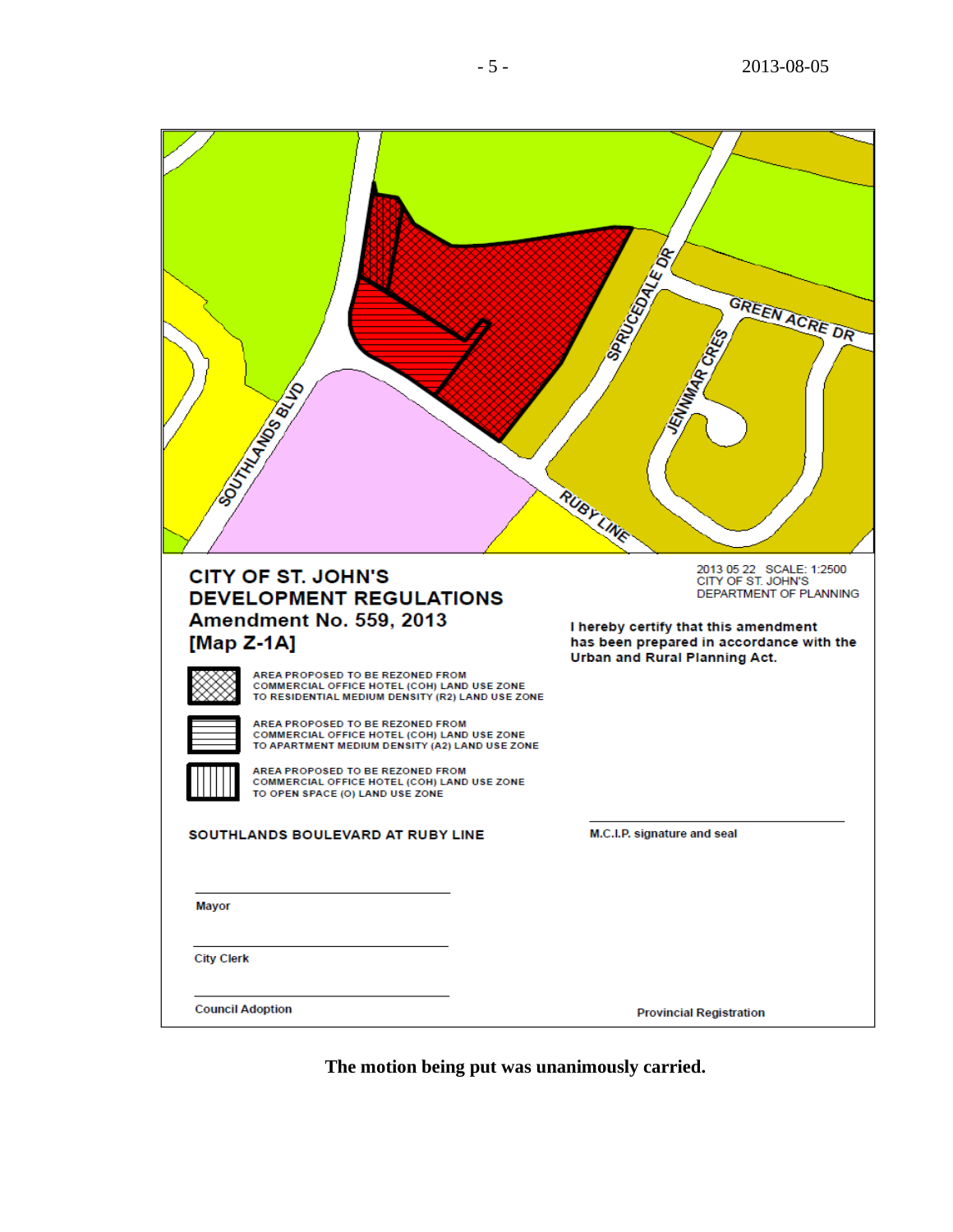# **St. John's Municipal Plan Amendment Number 95, 2013 and St. John's Development Regulations Amendment Number 512, 2013 – Application to Rezone Property to the Rural Residential Infill (RRI) Zone – Maddox Cove Road**

Under business arising, Council considered a memorandum dated August 1, 2013 from the Chief Municipal Planner regarding the above noted, along with a copy of the Commissioner's report of the public hearing held on May 21, 2013 to consider both the proposed amendments to the Regional Plan and the proposed amendments to the St. John's Municipal Plan and Development Regulations

### **SJMC2013-08-05/337R**

**It was moved by Deputy Mayor Duff; seconded by Councillor Hann: That the proposed amendments for Maddox Cove Road be rejected, and further that that the Commissioner's report be adopted as presented.** 

**Discussion ensued during which some members of Council supporting the motion to reject, felt that any changes to the regulations should wait until the municipal plan process has been conducted.** 

### **SJMC2013-08-05/338R**

**It was then moved by Councillor Tilley; seconded by Councillor Collins: That the Application to Rezone Property to the Rural Residential Infill (RRI) Zone – Maddox Cove Road, be deferred.**

**The motion to defer being put there voted for it the mover and the seconder.** 

**The motion to defer was lost.**

**The main motion to reject the proposed amendments for Maddox Cove Road, and adopt the Commissioner's report as presented, being put, was carried with Councillors Tilley and Collins dissenting.**

# **Committee Reports**

# **Economic Development & Tourism Standing Committee Report of July 9, 2013**

Council considered the following Economic Development & Tourism Standing Committee Report of July 9, 2013: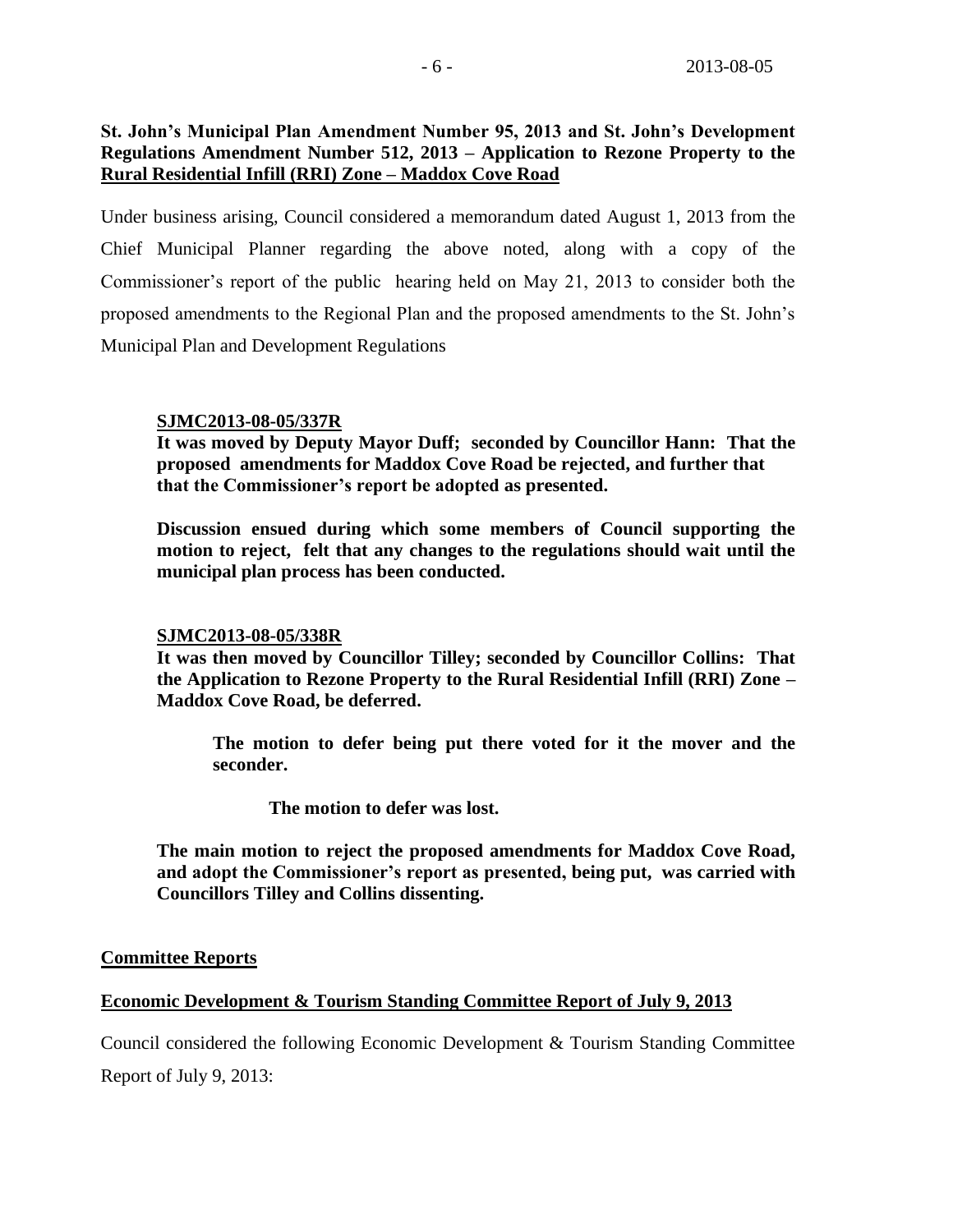| In Attendance: | <b>Councillor Bruce Tilley</b>                          |
|----------------|---------------------------------------------------------|
|                | Councillor Danny Breen,                                 |
|                | <b>Councillor Tom Hann</b>                              |
|                | <b>Bob Smart, City Manager</b>                          |
|                | Jill Brewer, Deputy City Manager of Community Services  |
|                | Elizabeth Lawrence, Director of Strategy and Engagement |
|                | Deborah Cook, Manager of Tourism & Culture              |
|                | Karen Chafe, Recording Secretary                        |

### **Report:**

### 1. **Northeast Avalon Regional Development Board – Membership Request**

The Committee considered a memo dated July 2, 2013 from the Director of Strategy and Engagement regarding the Northeast Avalon Regional Economic Development Board (NEAREDB) which recently adopted a new vision for the organization along with a new membership structure. The City has participated in the NEAREDB for many years and Deputy Mayor Duff currently sits on the Board of Directors.

The Committee on motion of Councillor Breen/seconded by Deputy Mayor Duff recommends Council's approval of the following staff recommendation:

**That the City of St. John's purchase a one-year membership with the NEAREDB at a cost of \$500 with a view to reviewing participation as a member in future years.**

### 2. **ONS 2014 Stavanger Norway**

The Committee considered background information from the Director of Strategy and Engagement regarding the above noted matter and the City's participation in the ONS 2014 festival in Norway.

In 2000, the City of St. John's was a major participant and established its own pavilion at a cost of approximately \$80,000. The investment significantly raised the City's profile on the international stage and helped to establish St. John's as a major player in the oil and gas industry. The City of Stavanger has again invited the City of St. John's to participate in the 2014 festival. The estimated cost to contribute this time around with the same level of intensity as before would be approximately \$150,000.

**The Committee on motion of Deputy Mayor Duff; seconded by Councillor Breen: recommends that the City not participate in the 2014 ONS Festival in Stavanger, noting the significant costs associated with such and the lack of resources to participate. It should be noted that the City is well positioned internationally and does not need to exert the same level of effort as was done in 2000. It was also felt there are more cost effective ways to pursue networking and partnership opportunities with the City of Stavanger.**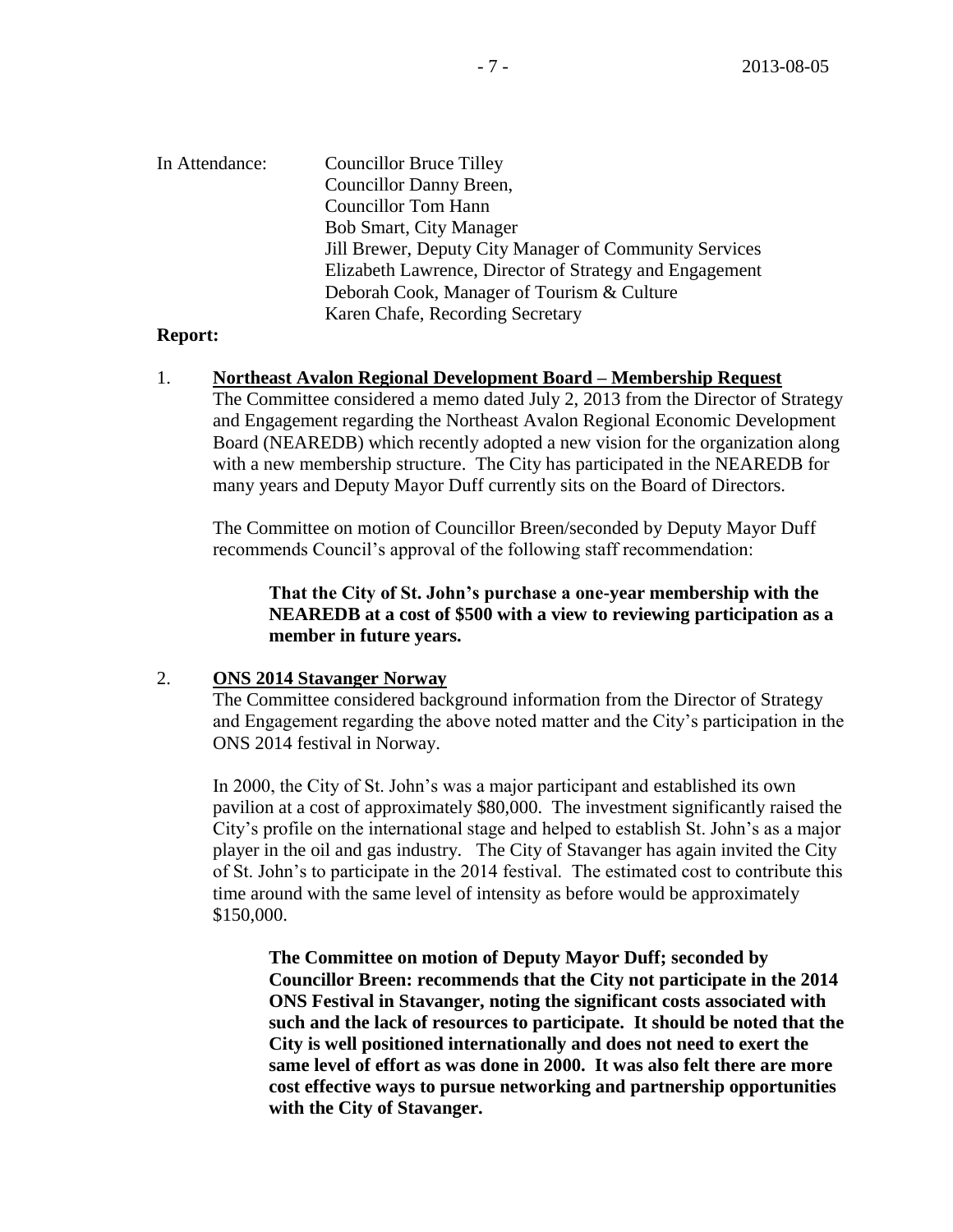# 3. **Conference Board of Canada - City Magnets III**

The Committee considered a memo dated July 5, 2013 from the Director of Strategy and Engagement regarding a request to participate in the Conference Board of Canada's City Magnets III. By participating as an investor in this study, St. John's will have an opportunity to participate in a dialogue and discussion with other partners as the material of this report is exclusively assembled for the investors. For St. John's this information about immigration is important to enhancing our understanding of St. John's as a community for immigration and developing approaches to becoming a greater recipient of newcomers.

# **The Committee on motion of Councillor Breen; seconded by Deputy Mayor Duff: recommends that the City of St. John's participate in the Conference Board of Canada's City Magnets III study.**

# 4. **Local Immigration Partnership (LIP) in St. John's**

The Committee considered an issue paper regarding the establishment of a local immigration partnership in St. John's. With an aging population and a declining working age population, a key to future economic prosperity in St. John's will be the attraction and retention of talent. Immigration will play a significant role in this regard and a local immigration partnership (LIP) will facilitate the integration of newcomers as well as strengthen a community's ability to attract newcomers.

**The Committee on motion of Councillor Hann; seconded by Councillor Breen: recommends the establishment of a local immigration partnership (LIP) in St. John's subject to external funding approval from Citizenship and Immigration Canada.**

# 5. **Economic Diversification & Growth Enterprises Program (EDGE)**

The Committee considered a memo dated July 5, 2013 from the Director of Strategy and Engagement regarding options for the City of St. John's to continue its participation in the EDGE Program. According to Provincial Department officials, municipalities do not have the right to make selective decisions respecting municipal EDGE tax relief, i.e. a municipality's election to be an EDGE participant means that the municipality must apply its taxation relief to all EDGE designated businesses.

# **The Committee on motion of Deputy Mayor Duff; seconded by Councillor Breen: recommends that the City of St. John's eliminate its participation in the EDGE Program.**

Councillor Bruce Tilley Chairperson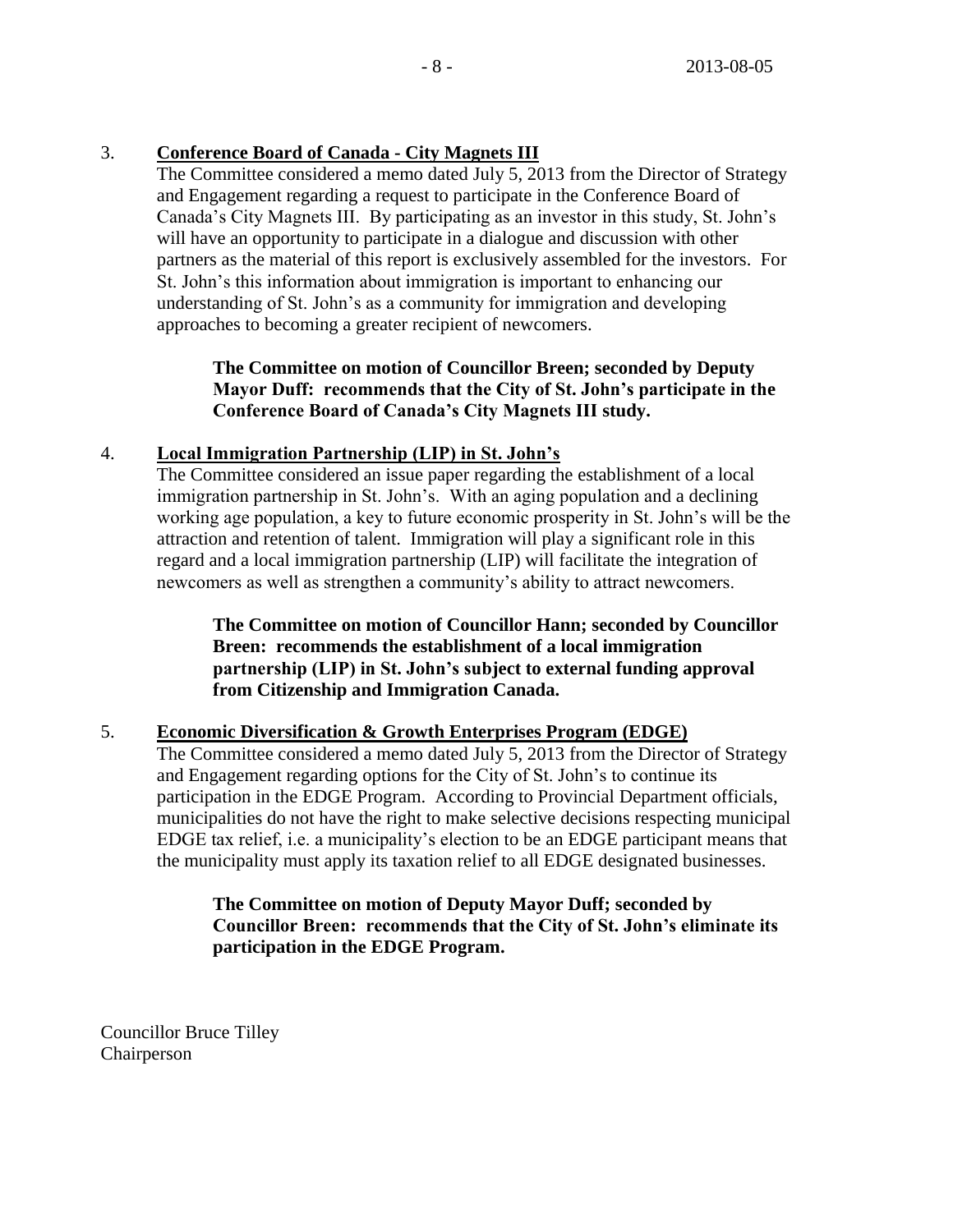### **SJMC2013-08-05/339R**

# **It was moved by Councillor Tilley; seconded by Councillor Breen: That the Committee's recommendations be approved.**

In speaking to Item #4, Local Immigration Partnership (LIP) in St. John's, Councillor O'Leary noted that some time ago she had discussed the idea of the City hosting an event to welcome new comers to the City. She asked that staff follow-up on the status of such an event.

### **The motion being put was unanimously carried.**

### **Public Works & Environment Standing Committee of July 18, 2013**

Council considered the following Public Works & Environment Standing Committee of July

18, 2013:

Attendees: Councillor Wally Collins, Chairperson Councillor Tom Hann Councillor Bruce Tilley Councillor Sheilagh O'Leary Councillor Frank Galgay Councillor Danny Breen Councillor Sandy Hickman Bob Smart, City Manager Paul Mackey, Deputy City Manager of Public Works Dave Blackmore, Deputy City Manager of Planning, Development & Engineering Bob Bishop, Deputy City Manager of Financial Management Jason Sinyard, Director of Planning Brendan O'Connell, Director of Engineering Don Brennan, Director of Streets & Traffic Brian Head, Manager of Parks & Open Spaces Division Steve Colford, Manager of Waste & Recycling George Whiteway, Operations Assistant – Environmental Services Jim Moore, Head Foreperson, Streets Karen Chafe, Recording Secretary

### **Report:**

### 1. **Proposed Amendments to St. John's Snow Removal Regulations**

The Committee considered a council directive from the regular meeting of May 27, 2013 wherein Councillor Hanlon wanted to defer Council's decision on the above noted pending further review of the rationale outlined by the Committee. In this regard, the Committee reconsidered the memorandum dated April 26, 2013 from the Deputy City Manager of Public Works. The current Snow Removal Regulations only apply to commercial businesses on specifically named streets in the downtown core. The Committee reconfirms its motion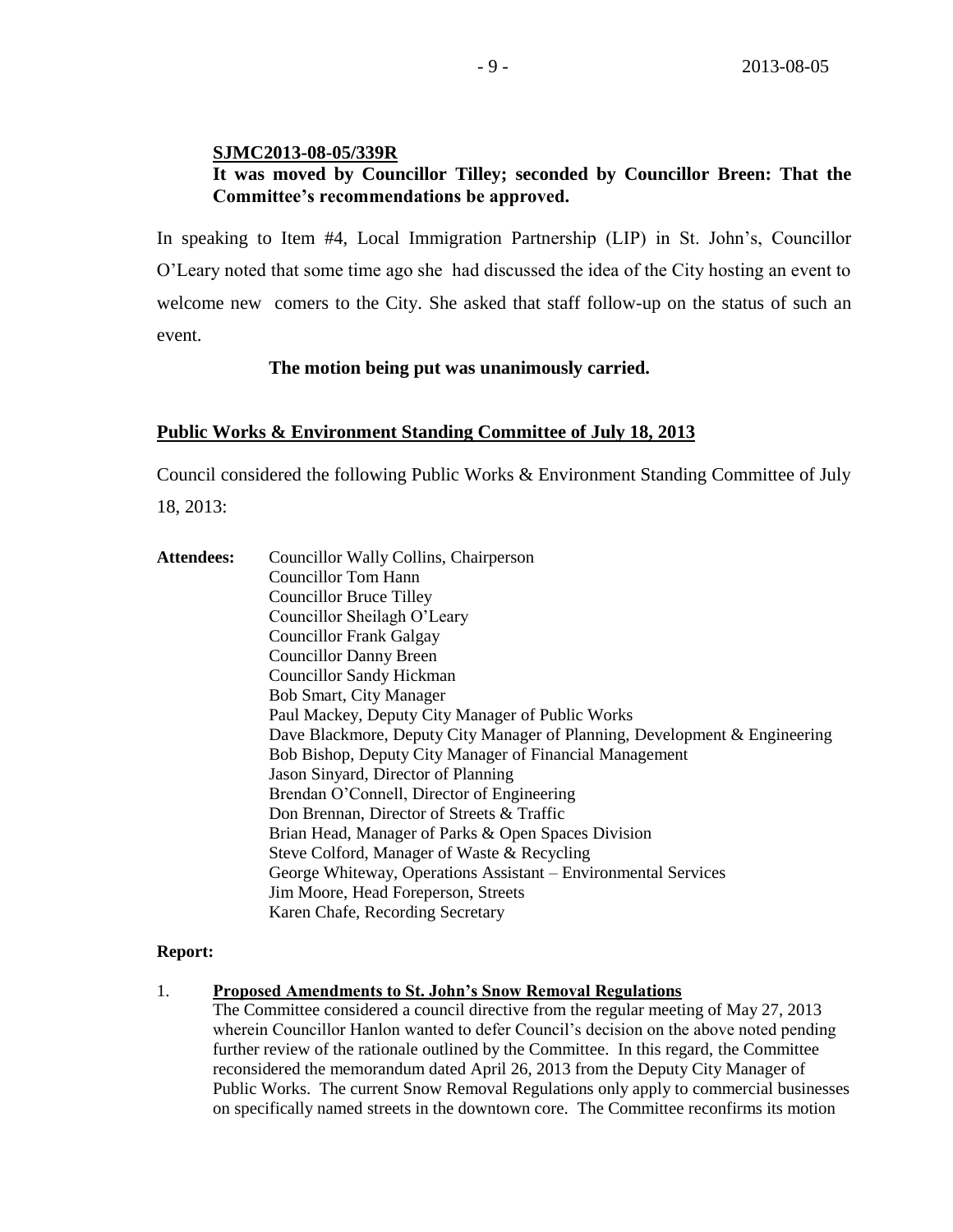below, noting that the Downtown area is the most problematic, needing the most regulation, due to the high density of commercial buildings and lack of off-street parking:

**The Committee on motion of Deputy Mayor Duff; seconded by Councillor Tilley recommends that the Snow Removal Regulations not be amended to require all commercial businesses to remove snow from sidewalks abutting their properties for the following reasons:**

- **The City has established priority sidewalk clearing routes based on street classification and pedestrian usage. If all businesses are required to clear sidewalks throughout the City, there will be pressure to expand sidewalk clearing routes to areas adjoining the areas cleared by businesses even if these sidewalks are not priorities. Resources are currently not available to expand our sidewalk clearing routes.**
- **Sidewalks in many areas of the City are the only practical space available for snow storage both for residents and for City street snow clearing operations. If these sidewalks have to be cleared, it will necessitate an increase in the amount of snow which must be trucked away. Additional resources will be required for this activity.**
- **Requiring businesses to clear abutting sidewalks within 24 hours will cause an increase in public pressure for the City to complete its sidewalk clearing routes in a similar time frame which is not possible without additional resources.**
- **Enforcement staff would be required to ensure businesses comply with the amended Regulations.**
- **For the revised By-Law to be effective in cases where businesses fail to comply, the City would need to complete the clearing work and recover the cost from the business. This will require additional resources (either in-house or contracted).**

### 2. **Indiscriminate Dump Sites Camera Surveillance**

The Committee considered a memo dated June 11, 2013 from the Deputy City Manager of Public Works regarding a proposed program for camera surveillance of indiscriminate dump sites. The Committee on motion of Councillor Hann; seconded by Councillor O'Leary recommends approval of the following

**That the City implement a pilot camera surveillance program in 2013 modeled after the Conception Bay South program. The cost of the pilot program will be funded from the existing Waste Management budget. Following evaluation of the pilot program, a further report will be brought forward to Council on whether or not to continue or expand the program in 2014 along with budgetary requirements for proposed options.**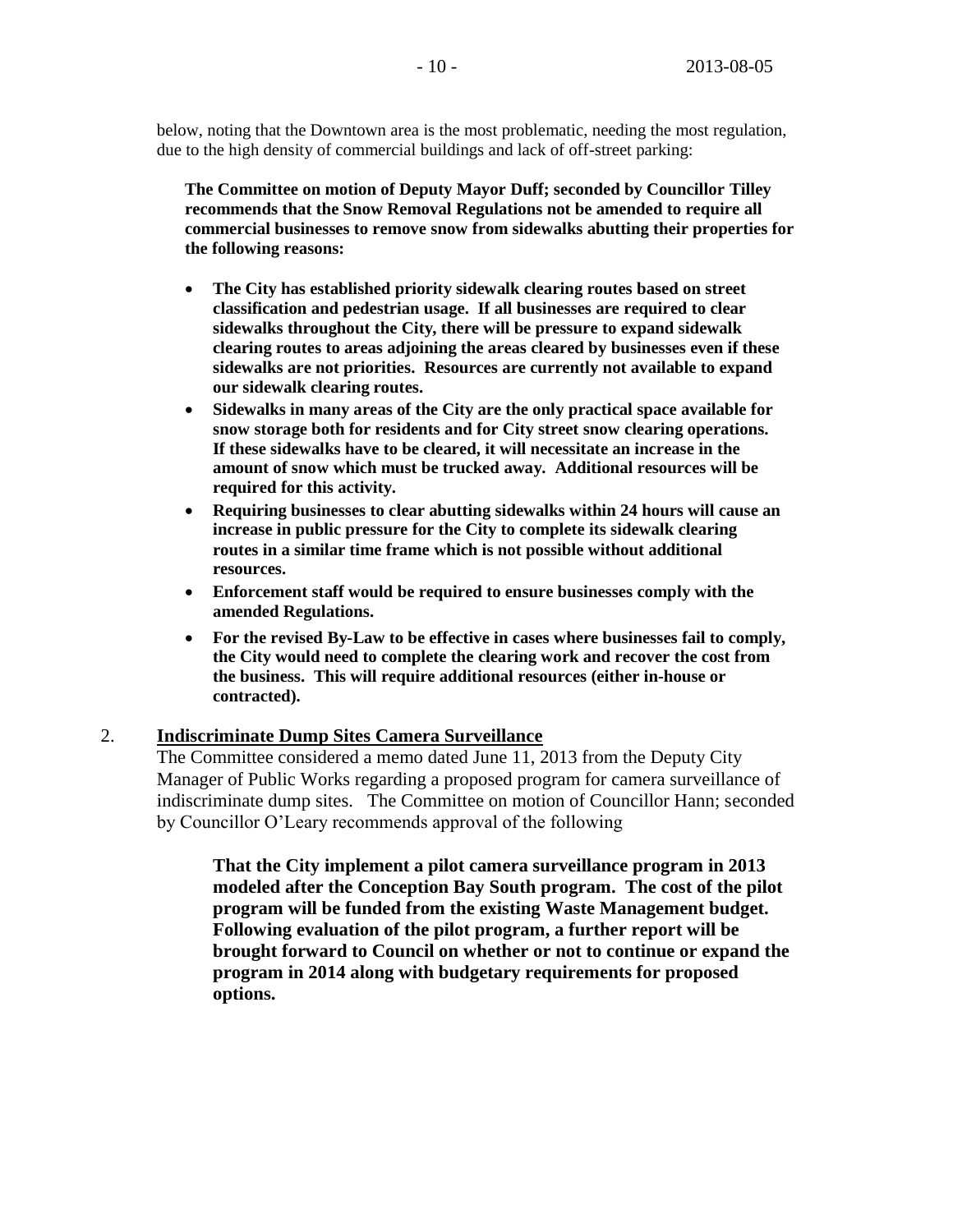# 3. **Review of Tipping Fees/Penalties for Uncovered Loads to Robin Hood Bay Landfill**

Councillor Hann referenced the ongoing problems with uncovered truck loads continuing to enter the Landfill and the obvious hazards they create when driving along the highway to get to the Landfill. The City has on occasion invited the RNC to monitor the Landfill and to ticket those with uncovered truck loads. In the past, this was quite helpful in offsetting the problem.

**The Committee on motion of Councillor Breen/seconded by Councillor O'Leary: recommends that City staff in conjunction with the Legal Department review options to surcharge tipping fees or issue tickets for vehicles that enter the Landfill with uncovered loads.**

## 4. **Backyard Composting**

The Committee considered e-mail correspondence from Councillor O'Leary and the Manager of Waste Management regarding the question of whether or not the City should proceed with promotional initiatives to encourage residential composting.

In 2011 the MMSB contacted members of Council inquiring whether or not the City would be participating in a backyard compost program whereby they would provide a preordered quantity of backyard compost bins at reduced prices to municipalities. The Manager of Waste Management Division at the time had recommended that the City not partake in this program and instead continue to focus its support on developing a regional solution to organics diversion and composting at the Robin Hood Bay Facility, as well as focusing immediate waste diversion energy on advancing the new recycling program.

Councillor O'Leary suggested that Council write a letter to the Multi Materials Stewardship Board to ascertain when their composting initiative would be made available. She also suggested that as part of the City's own educational component, it should offer the option to people who are interested in composting.

**The Committee on motion of Councillor O'Leary; seconded by Councillor Tilley: recommends that the City investigate the logistics of composting incentives and the costs related to such. Further, the Committee recommends that the City write a letter to the Multi Materials Stewardship Board requesting the status of their progress with respect to their backyard composting program.**

**Councillor Wally Collins Chairperson**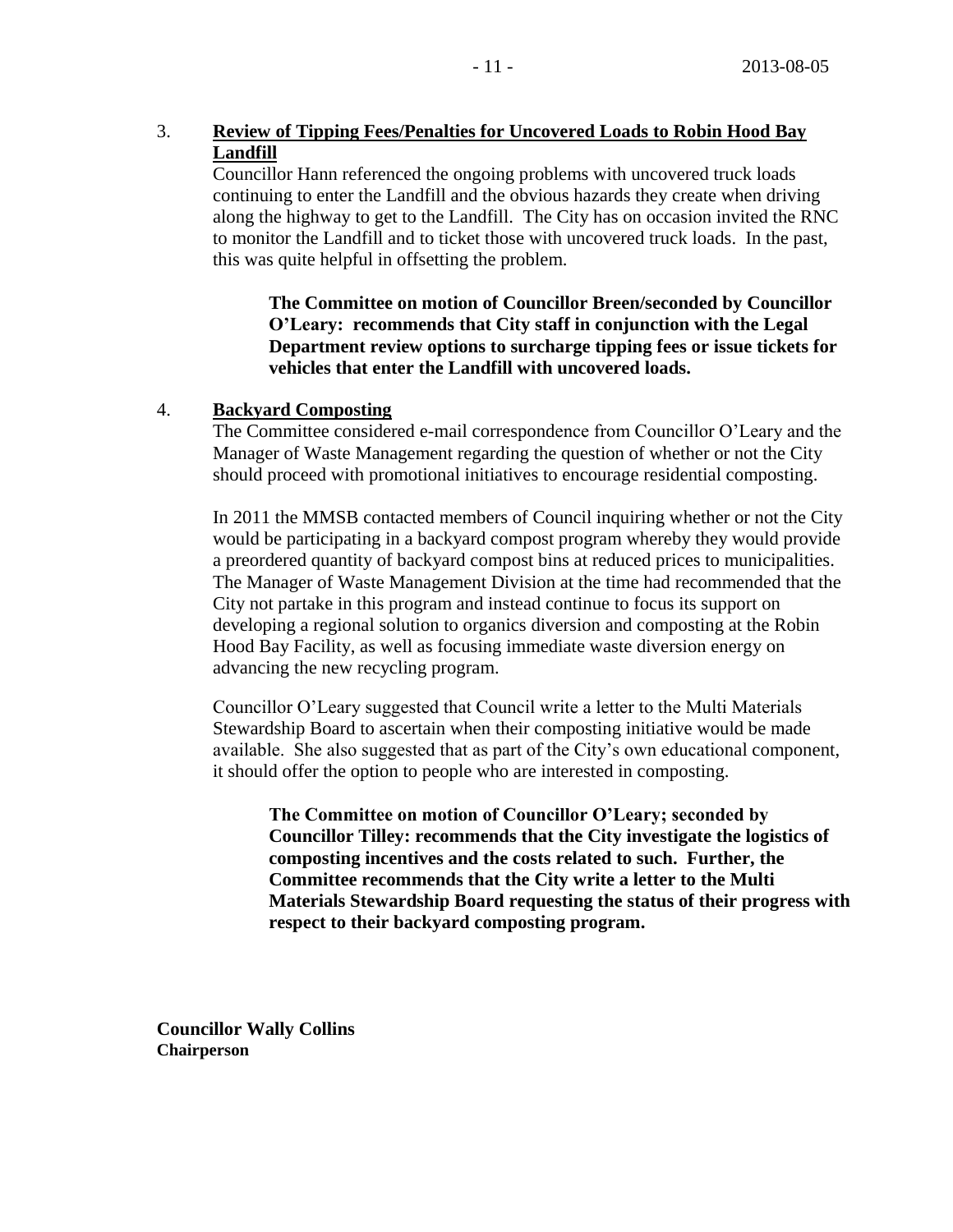## **SJMC2013-08-05/340R**

**It was moved by Councillor Collins; seconded by Councillor Hann: That the Committee's recommendations be approved.**

**The motion being put was unanimously carried.**

## **Planning and Housing Standing Committee Report of July 29, 2013**

Council considered the following Planning and Housing Standing Committee Report of July

29, 2013:

| In Attendance: | Councillor Tom Hann, Chairperson                          |
|----------------|-----------------------------------------------------------|
|                | Deputy Mayor Shannie Duff                                 |
|                | <b>Councillor Sandy Hickman</b>                           |
|                | Councillor Sheilagh O'Leary                               |
|                | <b>Councillor Bruce Tilley</b>                            |
|                | <b>Councillor Frank Galgay</b>                            |
|                | <b>Councillor Wally Collins</b>                           |
|                | Robert Smart, City Manager                                |
|                | Paul Mackey, Deputy City Manager, Public Works            |
|                | Dave Blackmore, Deputy City manager, PDE                  |
|                | Carol Kirkland, Acting Director, Planning and Development |
|                | Brendan O'Connell, Director, Engineering                  |
|                | Ken O'Brien, Chief Municipal Planner                      |
|                | Sandy Abbott, Recording Secretary                         |
|                |                                                           |

**1. Department of Planning File Number: B-17-P.10 / 13-00102 Proposed text amendment to allow Aquaculture as a discretionary use in the Agriculture (AG) Zone Applicant: Jim Lester 75 Pearltown Road (Ward 5)**

The property owner, Jim Lester, has submitted an application to establish an Aquaculture operation on lands zoned Agricultural (AG) Zone.

*Staff recommend that the text amendment, as a discretionary use in the Agricultural (AG) Zone, be advertised for public review and comment. This would require a Municipal Plan amendment.*

**2. Department of Planning File Number: B-17-K.2 Proposed Rezoning from CDA-Kenmount to Industrial General (IG) Zone and Commercial Highway (CH) Zone for Industrial Use Applicant: H3 Development Limited Kenmount Road (Ward 4)**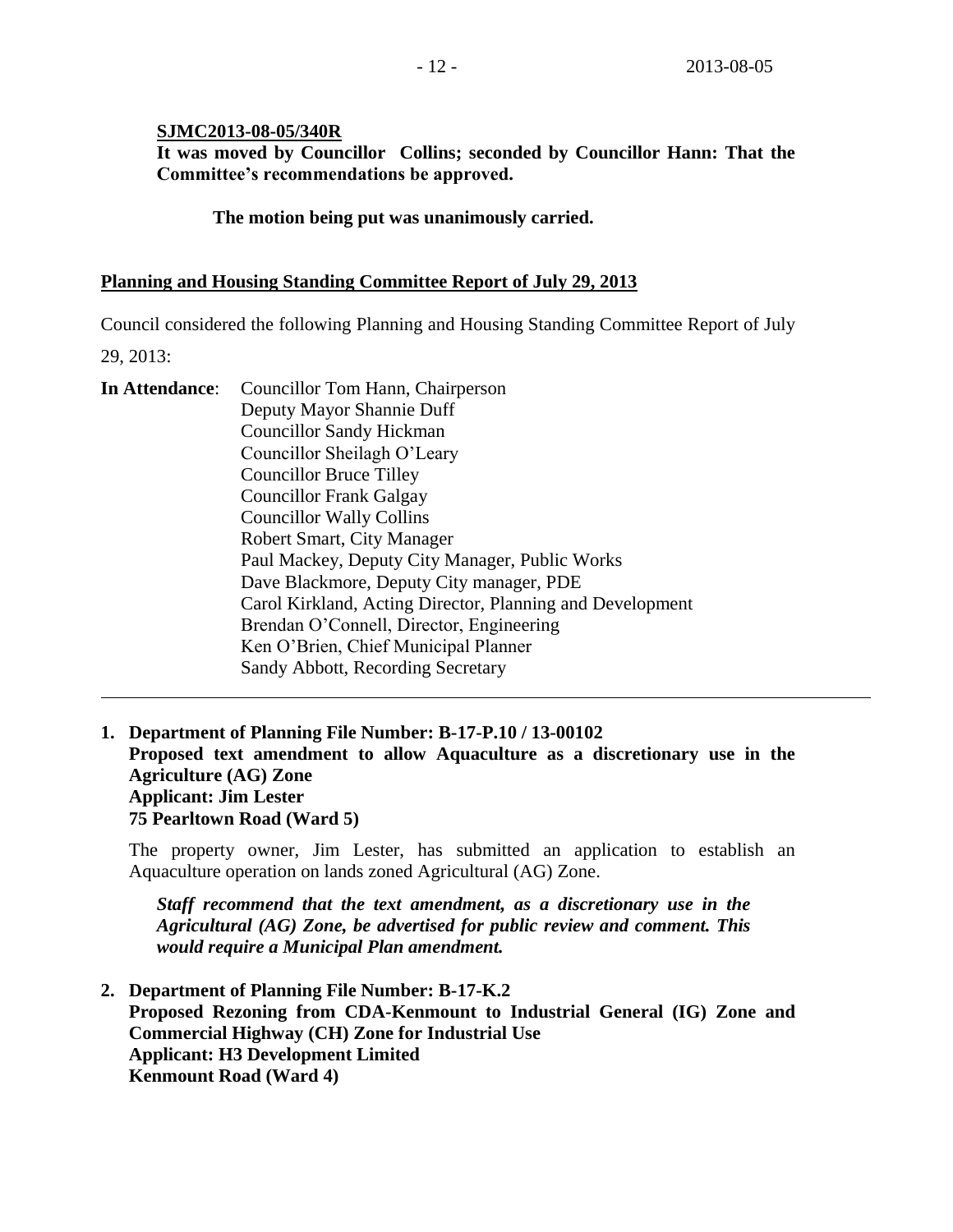HD Development has applied to rezone a parcel of crown land on the north side of Kenmount Road to allow for the construction of an industrial commercial subdivision. This property is adjacent to a previous application by Berjon Holdings Limited (760 Kenmount Road). A consultant has been hired to prepare a report on all lands over 190m on Kenmount Road.

*Staff recommend that the application be advertised for public review and comment.*

# **3. Department of Planning File Number: B.17-E.16 (13-00139) Proposed Rezoning to Accommodate Development of Seniors Apartment Buildings Applicant: N. D. Dobbin Properties Limited 640-642-644 Empire Avenue (Ward 3)**

N. D. Dobbin Properties Limited has submitted an application to rezone land at 640-642- 644 Empire Avenue from the Residential Low Density (R1) Zone and the Apartment Low Density (A1) Zone to the Apartment Medium Density (A2) Zone. This is to allow development of two 3-storey, 15-unit rental apartment buildings for seniors in addition to the one 3-storey, 15-unit rental apartment building for seniors previously planned for 640-642 Empire Avenue, resulting in a total of 3 buildings and 45 apartment dwelling units.

*Staff recommend that the application be subject to an LUAR under the attached terms of reference. When the report is complete, the application and report will be referred to a public meeting chaired by a member of Council.*

# **4. Department of Planning File Number: S-25-B.2 / 13-00037 Proposed Rezoning from FI and OR to R2 Applicant: B. A. Tucker Limited 48-56 Bay Bulls Road (Ward 5)**

B. A. Tucker Limited has submitted an application to rezone the property with the intention of development ten (10) semi-detached houses. The proposed rezoning is from the Residential Low Density (R1) Zone and Open Space Reserve (OR) Zone to Residential Medium Density (R2) Zone. A Municipal Plan amendment would be required for this application.

*Staff recommend that the application be advertised for public review and comment.*

# **5. Department of Planning File Number B-17-B.23 Proposed to the Residential Medium Density (R2) Zone Applicant: City of St. John's Civic No. 163 Blackhead Road (Ward 5)**

The City of St. John's has submitted an application to rezone property at 163 Blackhead Road from the Apartment Low Density (A1) Zone to the Residential Medium (R2) Zone, allowing the property to be planned as a mixed use residential development, with a focus on the provision of providing affordable housing.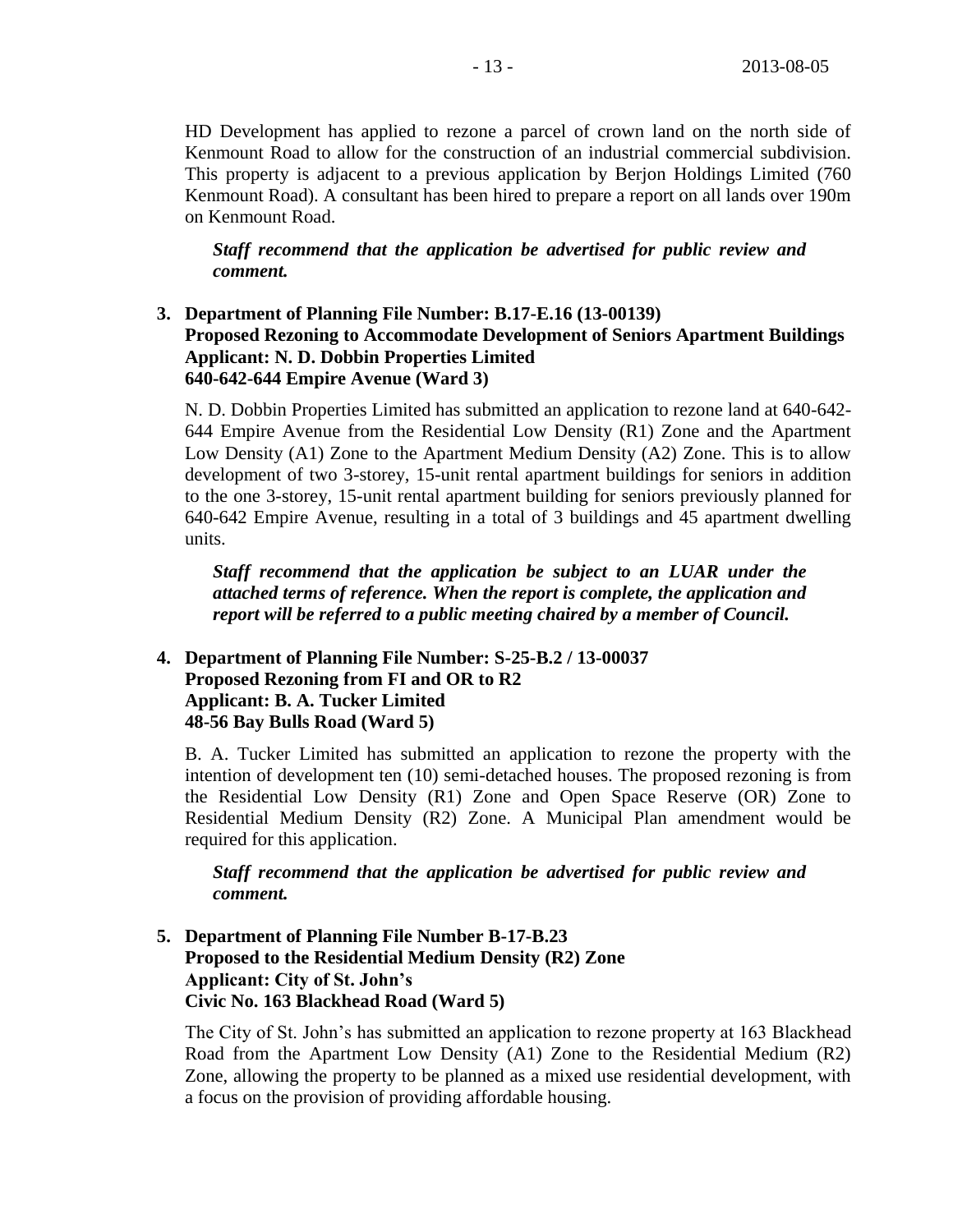*Staff recommend that we proceed to a public meeting chaired by a member of Council.*

## **6. Kilbride Comprehensive Development Areas (CDA's) and Water Supply Issues**

Applications have been received for development of two subdivisions: Golden Chain and Strawberry Creek. Both proposals are mostly or entirely above the 124 m contour. Property located above that elevation cannot be developed without construction of a high level water storage tank for the Kilbride area. A number of other higher areas also cannot be developed without a high level storage tank, including CDA5 (43ha), CDA3 (11 ha), and CDA4 (5ha).

*Staff recommend an RFP for a comprehensive development study covering all undeveloped lands in Kilbride east of Bay Bulls Road.*

# **7. Department of Planning File Number: B-17-T.24 / 13-00137 Civic No. 97 Torbay Road, (Ward 1) Proposed Text Amendment to add Taxi Business as a permitted use in the Institutional (INST) Zone Applicant: Bugden's Taxi 2013**

Bugden's Taxi 2013 have submitted an application for a taxi stand at 07 Torbay Road. It would require a text amendment to add a "Taxi Business" or "Taxi Dispatch" to the Institutional (INST) Zone. While the text amendment could be considered, the application at 97 Torbay Road is recommended for rejection.

*Staff recommend rejection.*

# **8. Draft Terms of Reference – Quidi Vidi Village**

This item stems from a Council Directive for the Committee to look at doing an overlay zone for Quidi Vidi Village based on the 2006 Quidi Vidi Development Plan. There was discussion around protecting the general character of the Village and identifying its character-defining elements. Staff resources will be made available upon request for the purpose of information gathering and assistance. The budget for this project is estimated at \$25,000.00.

# *Staff recommend that the City proceed with the Terms of Reference for Quidi Vidi Village.*

Councillor Tom Hann Chairperson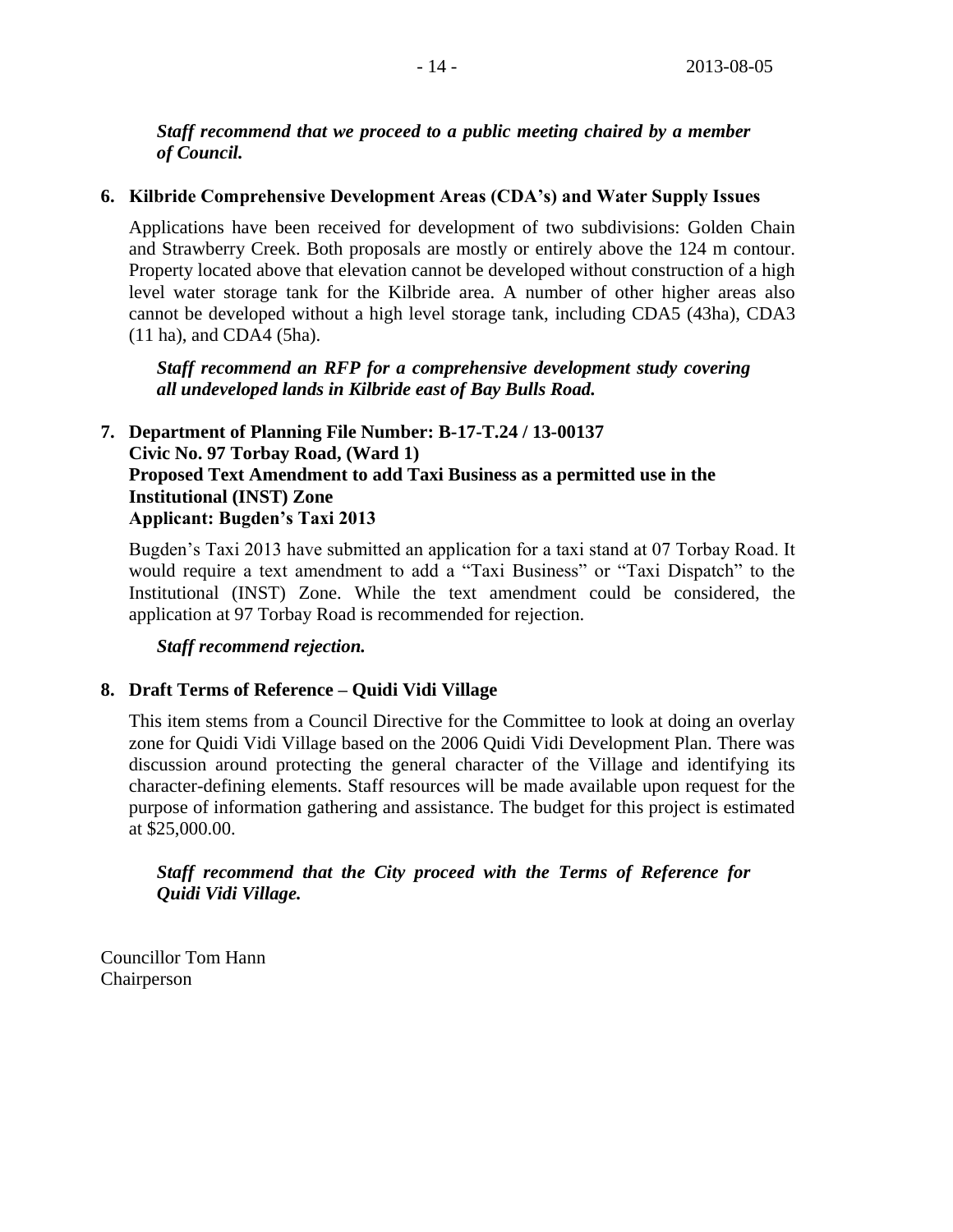**SJMC2013-08-05/341R**

**It was moved by Councillor Hann; seconded by Councillor Tilley: That the Committee's recommendations be approved.**

**Regarding Item #8 – Draft Terms of Reference – Quidi Vidi Village – Council accepted a friendly amendment to the motion as follows:**

**That the study be completed within six months and that any consideration of applications for development in Quidi Vidi be deferred pending consideration of this study.** 

**The motion as amended being put was unanimously carried.**

### **Development Committee Report of July 30, 2013**

Council considered the following Development Committee Report of July 30, 2013;

**1. Department of Planning File Number 13-00162/B-17-K.12**  *Department of Environment and Conservation File No.1024353*  **Paradise Properties Limited Crown Land Grant Referral for 0.25 Hectares of Land Kenmount Road Ward 4 Comprehensive Development Area Kenmount (CDA) Zone**

The Development Committee recommends that Council approve the crown land grant referral.

**2. Planning File No. 13-00161/B-S-25-F.3 Proposed Seven (7) Unit Townhouse Developmemt Applicant: Ron Fougere Associates 144 Freshwater Road (Mary Brown's Site) Ward 2 Residential High Density (R3) Zone** 

It is recommended that Council grant Approval-in-Principle to the application subject to the following conditions:

- 1. Payment of application, development fees and civic assessments.
- 2. Compliance with all requirements of the City's Department of Planning, Development & Engineering.

 $\frac{1}{2}$ 

Robert F. Smart, City Manager Chair – Development Committee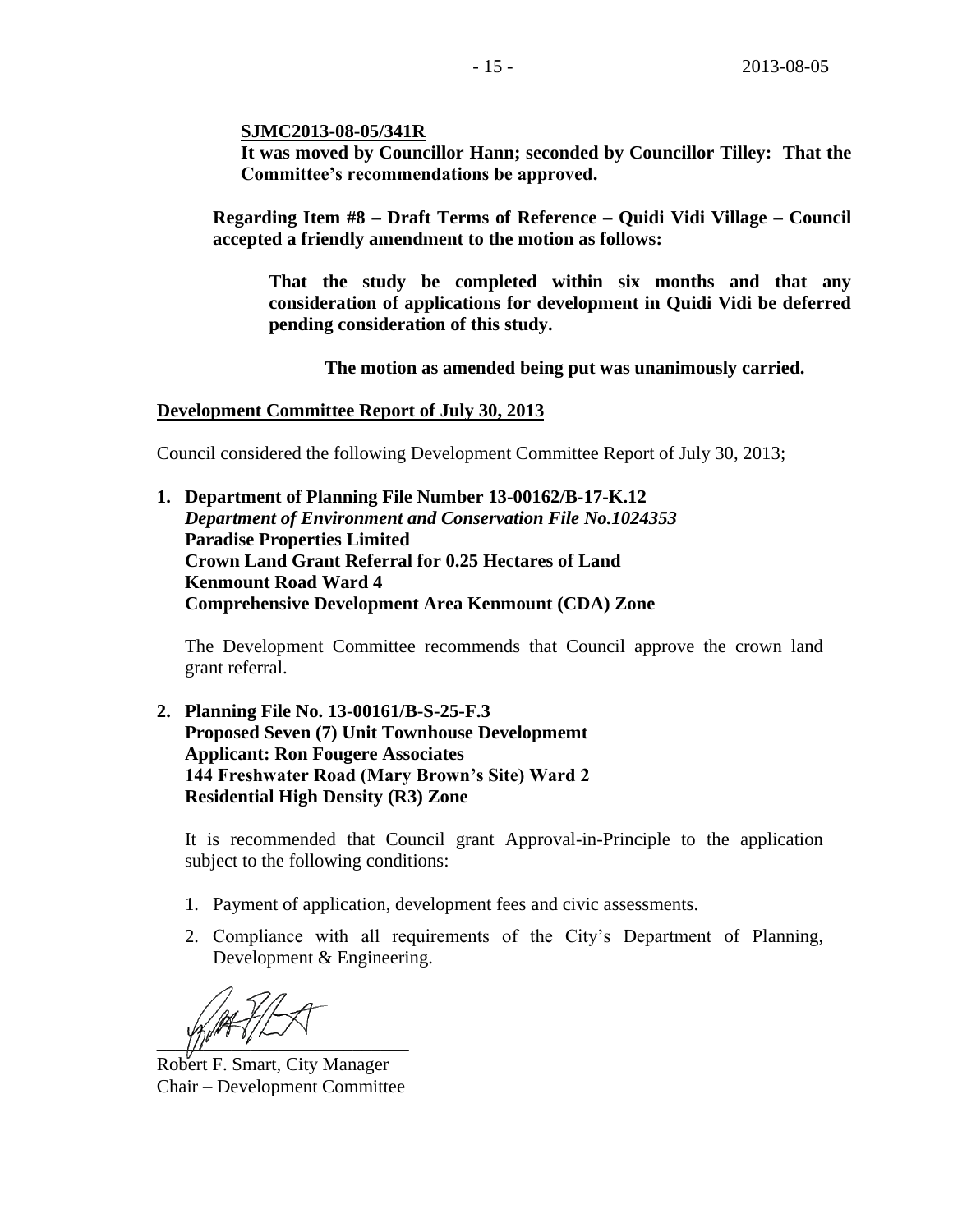## **SJMC2013-08-05/342R It was moved by Councillor Hann; seconded by Councillor Galgay: That the Committee's recommendations be approved.**

**(**Councillor Colbert declared a conflict of interest on Item #2)

# **The motion being put was unanimously carried.**

### **Nomenclature Committee Report (via e-mail poll concluded on August 2, 2013)**

### **SJMC2013-08-05/343R**

# **It was decided on motion of Councillor Tilley; seconded by Councillor Collins: That the following e-mail poll be ratified**

Nomenclature Committee Report (via e-mail poll concluded on August 2, 2013)

- (1) 200 Waterford Bridge Road Proposed Sixteen (16) Lot Residential Development formerly Corpus Christi Parish Hall Property Proposed Name - **Westmount Place**
- (2) Virginia Water Village Subdivision Phase 3 off Logy Bay Road King William Development Limited: Proposed Name: **Waterview Place**

# **Development Permits**

Council considered as information the following Weekly Development Permits for the period June 14, 2013 to June 20, 2013:

#### **DEVELOPMENT PERMITS LIST DEPARTMENT OF PLANNING FOR THE PERIOD OF July 19, 2013 TO August 1, 2013**

| Code       | Applicant | Application                                  | Location          | Ward | <b>Development</b><br><b>Officer's Decision</b> | Date     |
|------------|-----------|----------------------------------------------|-------------------|------|-------------------------------------------------|----------|
| COM        |           | Home Office - Admin<br>for Off-Site Tutorubg | 87 Perlin Street  |      | <b>Approved</b>                                 | 13-07-19 |
| <b>RES</b> |           | Demolition & Rebuild<br>of Dwelling          | 6 Rostellan Place |      | <b>Approved</b>                                 | 13-07-22 |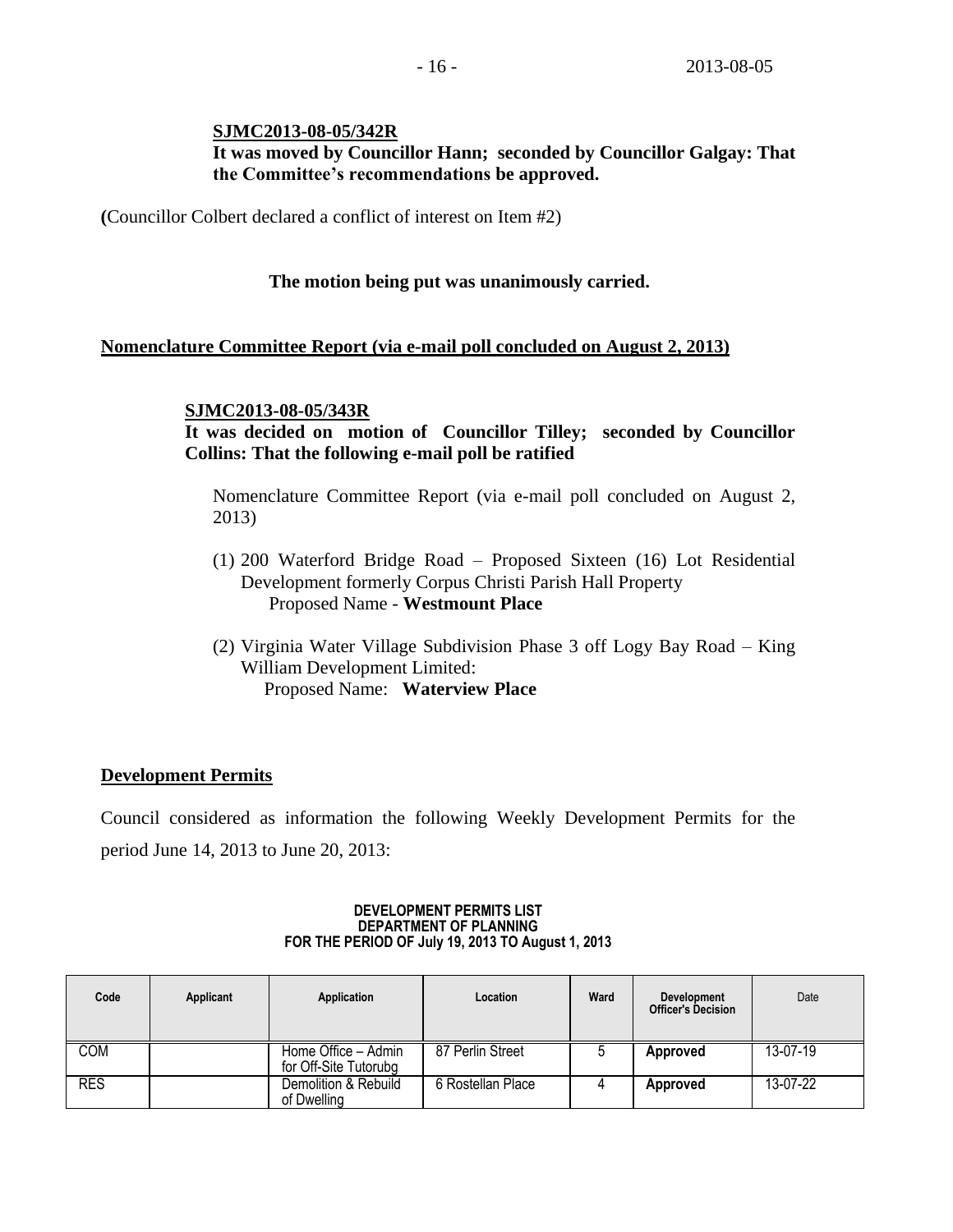| <b>COM</b> |                                         | <b>Proposed Residential</b><br><b>Retail Store</b> | 84 Gower St.                                  | 2 | Rejected-<br>Contrary to<br>Section's 7.16<br>and Section<br>7.12.2(a) | 13-07-22 |
|------------|-----------------------------------------|----------------------------------------------------|-----------------------------------------------|---|------------------------------------------------------------------------|----------|
| <b>COM</b> | <b>Sheppard Case</b><br>Architects Inc. | Commercial Building -<br>Orthodontic Clinic        | 15 Hebron Way                                 |   | <b>Approved</b>                                                        | 13-07-22 |
| <b>RES</b> |                                         | <b>Building Lot</b>                                | 166 Airport Heights<br><b>Drive</b>           | 4 | <b>Approved</b>                                                        | 13-07-30 |
| <b>COM</b> | Open Architects<br>Inc.                 | <b>Extension to Existing</b><br><b>Building</b>    | 673 Topsail Road                              | 3 | Approved                                                               | 13-07-31 |
| <b>COM</b> |                                         | Home Office-Electrical<br>Contractor               | 13 St. Shott's Street                         | 5 | Approved                                                               | 13-07-31 |
| <b>RES</b> | Nosguard<br>Holdings Ltd                | Fifty-three (53)<br>Residential Lots               | <b>Coventry Way</b><br>Empire Avenue<br>West) | 3 | Approved                                                               | 13-07-29 |
|            |                                         |                                                    |                                               |   |                                                                        |          |
|            |                                         |                                                    |                                               |   |                                                                        |          |
|            |                                         |                                                    |                                               |   |                                                                        |          |

**\* Code Classification: RES- Residential INST- Institutional COM- Commercial IND- Industrial AG - Agriculture OT - Other \*\* This list is issued for information purposes only. Applicants have been advised in writing of the Development Officer's decision and of their right to appeal any decision to the St. John's Local Board of Appeal.**

**Gerard Doran Development Officer Department of Planning**

### **Building Permits List – June 19 to August 1, 2013**

### **SJMC2013-08-05/344R**

**It was decided on motion of Councillor Tilley; seconded by Councillor Hickman: That the recommendation of the Deputy City Manager, Planning, Development & Engineering with respect to the following building permits be approved:**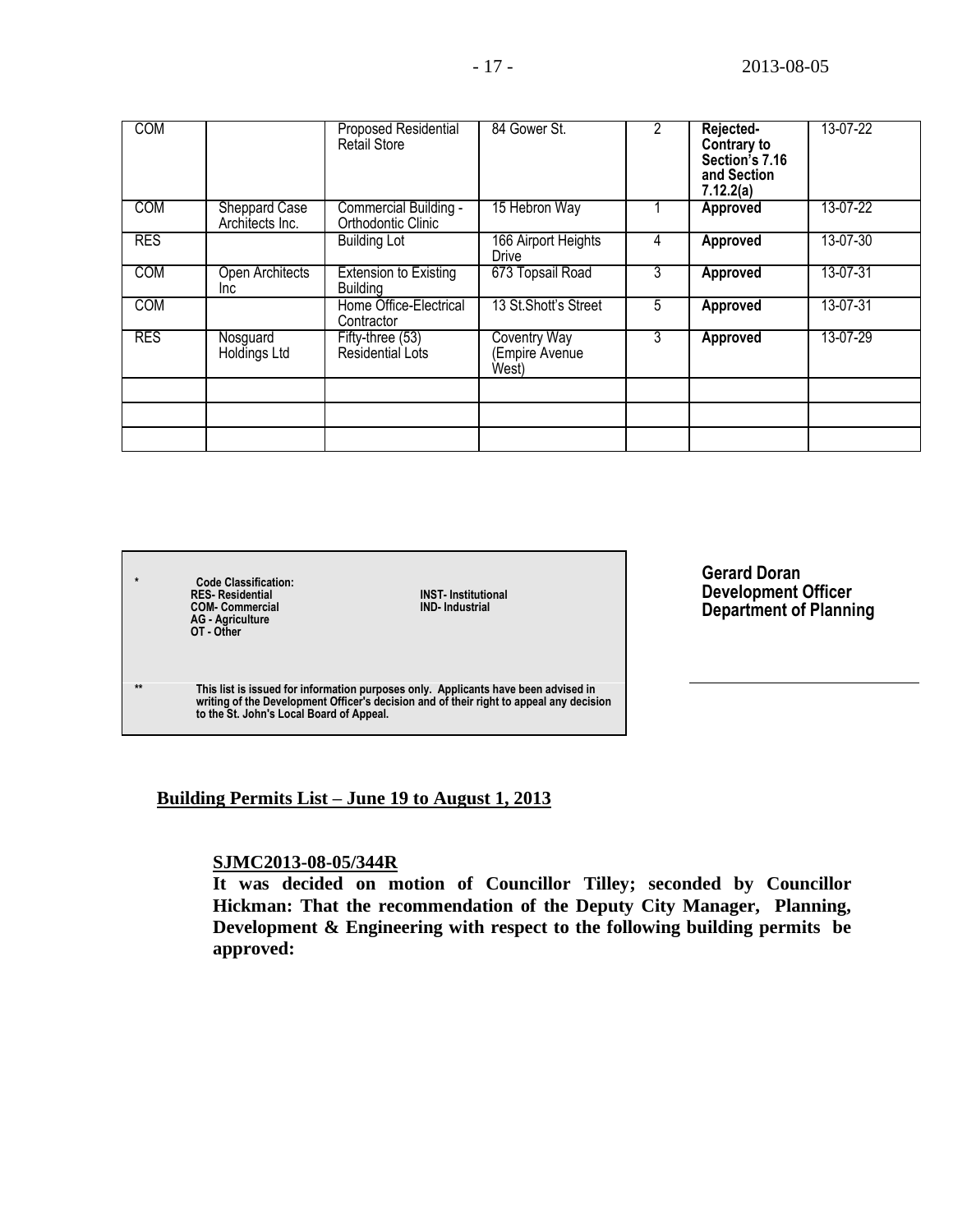# **Building Permits List Council's August 5, 2013 Regular Meeting**

Permits Issued: 2013/07/18 To 2013/07/31

#### **CLASS: COMMERCIAL**

| 391-395 Empire Ave, Nl Health  | Co          | Office                |
|--------------------------------|-------------|-----------------------|
| 48 Kenmount Rd                 | Rn          | Retail Store          |
| 77 Blackmarsh Rd               | Rn          | Warehouse             |
| 15 Aberdeen Ave                | Sn          | Retail Store          |
| 99 Airport Rd                  |             | Sn Office             |
| 300 East White Hills Rd        | Sn          | Retail Store          |
| 177 Kenmount Rd                | Sn          | Car Sales Lot         |
| 409 Kenmount Rd                |             | Ms Car Sales Lot      |
| 79 Mews Pl                     | Sn          | Office                |
| 181 Mundy Pond Rd., Suite 2    | Sn          | Clinic                |
| St. Clare Ave                  |             | Ms Place Of Assembly  |
| 681 Topsail Rd                 | Sn          | Retail Store          |
| 192-194 Torbay Rd              | $M_{\rm S}$ | Retail Store          |
| 571 Torbay Rd                  | Sn          | Restaurant            |
| Blue Puttee, Behind 117/119    | Nc          | Accessory Building    |
| 344 Pennywell Rd               | Nc          | Patio Deck            |
| 80 Mews Pl                     |             | Nc Accessory Building |
| 119 Springdale St              | Nc          | Accessory Building    |
| 328 Blackmarsh Rd              | Nc.         | Accessory Building    |
| 145 Kelsey Dr, Suite 102       | Rn          | Office                |
| 4 Cathedral St                 | Rn          | Restaurant            |
| 47 Blackmarsh Rd               | Nc.         | Accessory Building    |
| 57 Old Pennywell Rd, Floor 1&2 | Rn          | Office                |
| 48 Kenmount Rd, La Senza       | Rn          | Retail Store          |
| 15 Carnell Dr, King George V   |             | Rn Recreational Use   |
| 50 White Rose Dr               |             | Ex Retail Store       |
| 141 Kelsey Dr, Lot 2/Bldg B    | Rn          | Office                |
| 5 Springdale St. Fortis Tower  | Rn          | Office                |
|                                |             |                       |

This Week \$ 6,155,300.00

#### **Class: Industrial**

This Week \$ .00

#### **Class: Government/Institutional**

465 Topsail Rd No Nc Accessory Building

This Week \$ .00

#### **Class: Residential**

| 8 Adventure Ave    | Nc. | Fence                 |
|--------------------|-----|-----------------------|
| 3 Adventure Ave    | Nc. | Patio Deck            |
| 385 Back Line      | Nc. | Accessory Building    |
| 17 Bannerman St    |     | No Accessory Building |
| 17 Bar Haven St    | Nc. | Fence                 |
| 17 Beaumont St     | Nc  | Accessory Building    |
| 54 Beaver Brook Dr | Nc. | Accessory Building    |
| 3 Bennett Ave      | Nc. | Fence                 |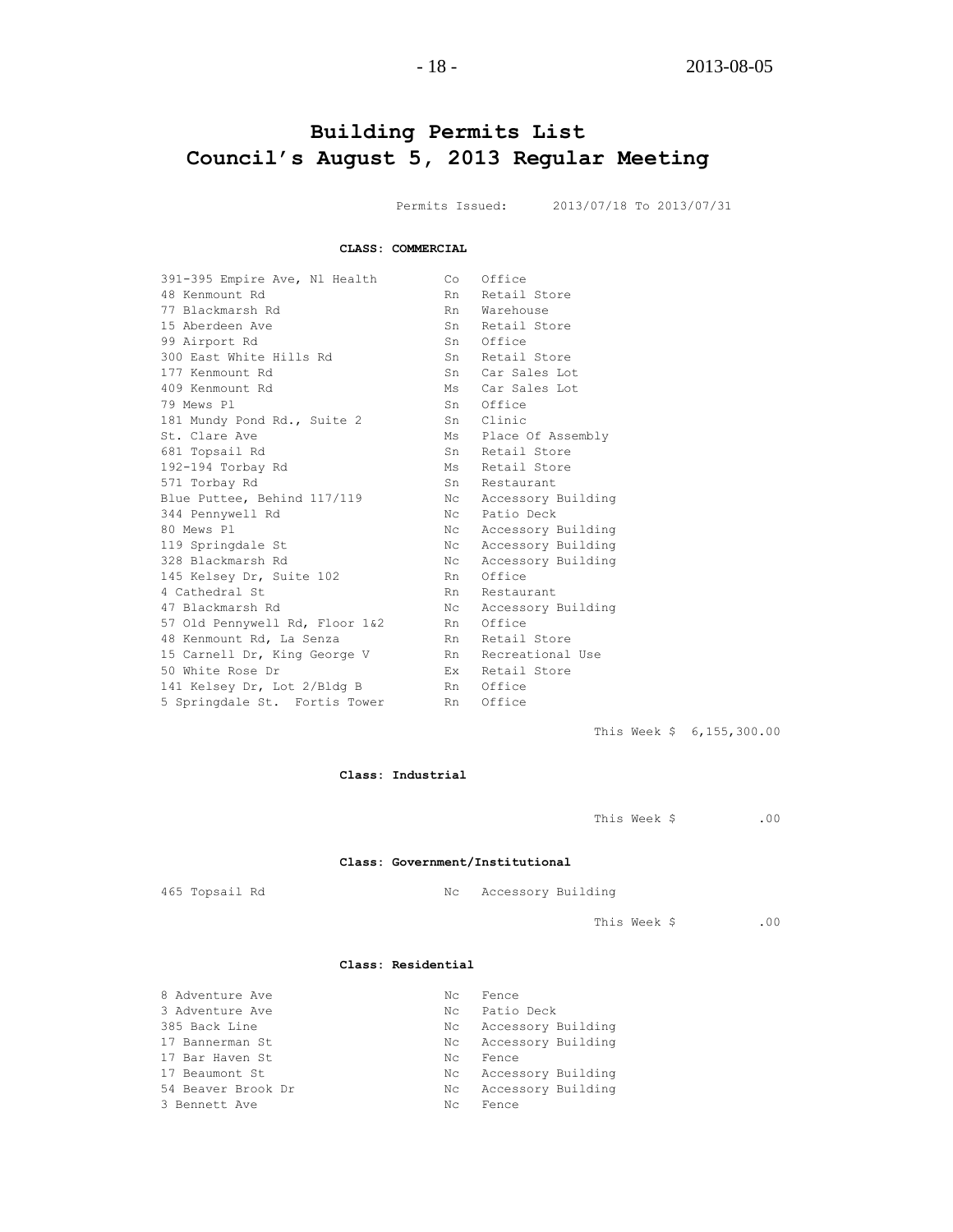19 Bishop's Line 19 Nc Patio Deck 6 Blatch Ave No Ratio Deck 6 Blatch Ave Nc Fence 3 Bradbury Pl Nc Fence 61 Brazil St Nc Patio Deck 34 Buchanan St Nc Fence 33 Burling Cres No. 2016 No. 2016 68 Cabot St 100 000 1000 1000 Nc Patio Deck 19 Cape Pine St No Rence 108 Castle Bridge Dr Nc Fence 20 Cedarhurst Pl No Ratio Deck 172 Cheeseman Dr Nc Patio Deck 47 Country Grove Pl Nc Accessory Building 38 Coventry Way No. 2012 No. 2013 No. 2013 No. 2014 103 Craigmillar Ave No Nc Patio Deck 42 Dauntless St Nc Accessory Building 21 Devine Pl **No. 1998** Nc Patio Deck 2 Douglas St Nc Accessory Building<br>17 Duntara Cres Nc Accessory Building 11 Earhart St No Rence 4 Eastmeadows Pl **No. 1988** Nc Patio Deck 60 Edison Pl Nc Rence 640 Empire Ave No. 2010 No. 2010 No. 2010 No. 2011 Fourth Pond Rd North Control No Accessory Building 34 Francis St Nc Patio Deck 29 Francis St No Rence 55 Glenlonan St Nc Fence 3 Hamlet St Nc Accessory Building 181 Hamilton Ave **No. 1888** Nc Condominium 13 Hannaford Pl **National State State Accessory Building** 4 Hatcher St No Recessory Building 14 Hazelwood Cres No. 2014 No. 2016 42 Hayward Ave **No. 2018** Nc Patio Deck 44 Hayward Ave **No. 1988** No. Fence 78-80 Heffernan's Line Mc Accessory Building 18 Hopedale Cres No. 2018 No. 2018 21 Hussey Dr Nc Patio Deck 21 Hussey Dr Nc Fence 28 Iceland Pl Nc Fence 66 Iceland Pl Nc Fence 6 Kerr St Nc Accessory Building 67 Ladysmith Dr Nc Fence 17 Laughlin Cres No. 2016 No. 2016 Patio Deck 26 Lobelia St Nc Patio Deck 17 Laughin Sicol<br>26 Lobelia St<br>26 Lobelia St Nc Fence 18 Meadowbrook Park Pl Mc Patio Deck 525-527 Main Rd No Nc Fence 26 Margaret's Pl Nc Fence 26 Maryunce of 12<br>
26 Margaret's Pl Mc Patio Deck<br>
26 Margaret's Pl Nc Patio Deck 26 Margaret's Pl **No. 1988** Nc Patio Deck 26 Margaret's Pl Nc Fence 17 Myrick Pl Nc Accessory Building 44 Parsonage Dr Nc Accessory Building 51 Parsonage Dr, Lot 221 Nc Accessory Building

228 Brookfield Rd No Single Detached Dwelling 22 Cappahayden St, Lot 44 Nc Single Detached & Sub.Apt Nc Accessory Building 25 Cook St<br>
25 Cook St<br>
25 Cook St<br>
27 Country Grove Pl<br>
28 Coventry Way<br>
28 Coventry Way<br>
29 Nc Accessory Building<br>
20 Nc Accessory Building<br>
20 Nc Accessory Building<br>
20 Nc Patio Deck Nc Accessory Building Heavy Tree Road No. 2012 No. 2013 No. 2014 Single Detached Dwelling 59 Kenai Cres, Lot 222 Nc Single Detached Dwelling 71 Ladysmith Dr, Lot 167 Nc Single Detached Dwelling 75 Ladysmith Dr, Lot 169 Nc Single Detached & Sub.Apt 44 Orlando Pl, Lot 187 Nc Single Detached & Sub.Apt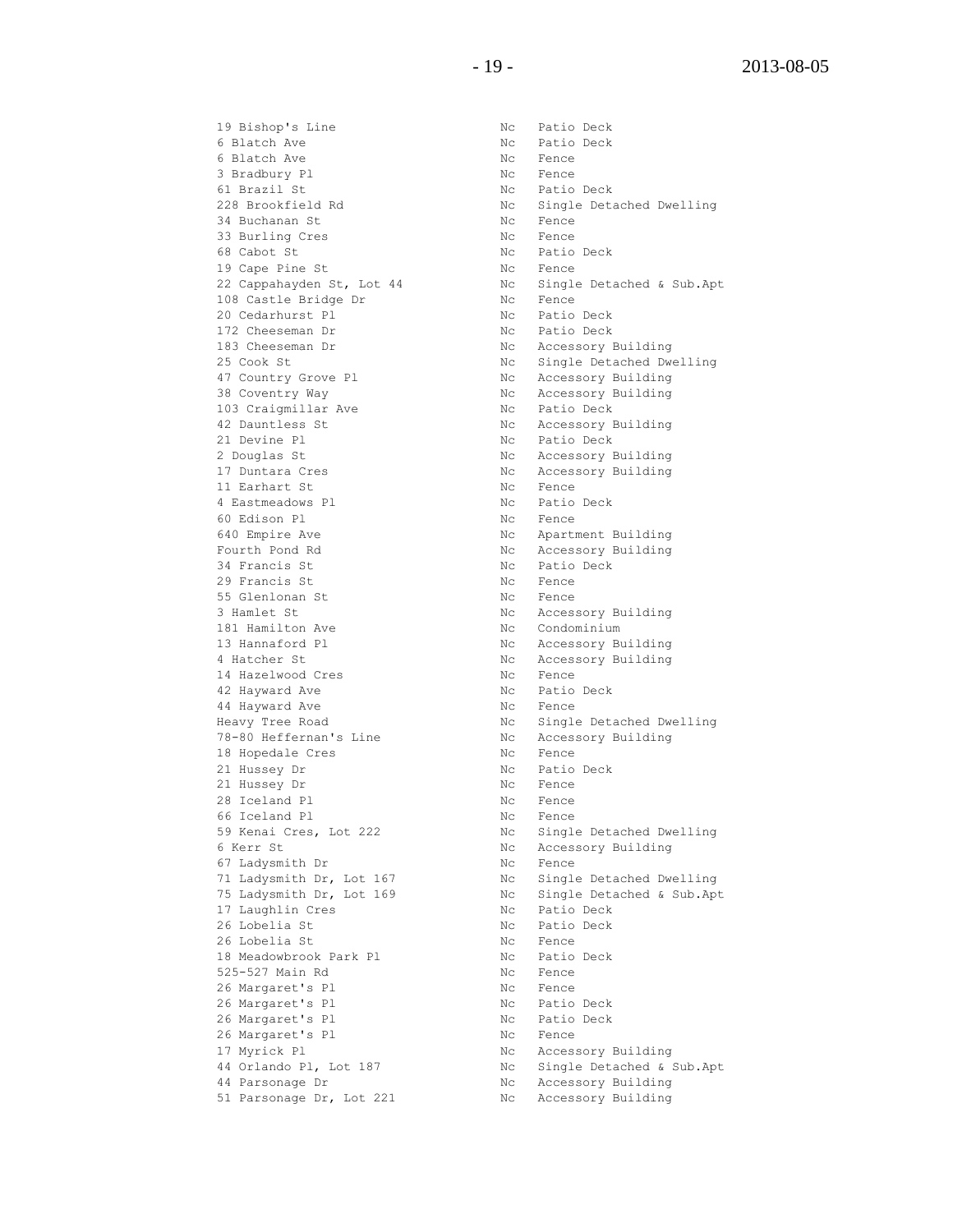154 Pearltown Rd No Nc Patio Deck 53 Penetanguishene Rd Nc Accessory Building 76 Petite Forte Dr Nc Accessory Building 7 Petite Forte Dr Nc Fence 16 Pole Cres The Cream South Mc Accessory Building<br>14 Polina Rd Nc Patio Deck 14 Polina Rd No Ratio Deck Portugal Cv. Rd/#1 Fraser's Ln Mc Fence 166 Airport Heights Dr, Lot 1a Nc Single Detached Dwelling 40 Prospero Pl Nc Fence 29 Regiment Rd Nc Patio Deck 29 Rosalind St Nc Fence 7 Rusted Pl **NC** Patio Deck 73 Springdale St Nc Patio Deck 18 Stanford Pl., Lot 31 Nc Single Detached Dwelling 25 Stanford Pl, Lot 38 Nc Single Detached Dwelling 5 Stoneley Pl, Lot 2.10 Nc Single Detached Dwelling 22 Tigress St, Lot 619 Mc Single Detached & Sub.Apt 18 Torngat Cres No. 2016 Nc Patio Deck 1 Tracey Pl Nc Accessory Building 9 Tralee St Nc Fence 11 Tralee St Nc Fence 39 Wabush Pl **No. 19 Wabush Pl Nc** Patio Deck 6 Road De Luxe Cr Subsidiary Apartment 13 Roche St Cr Subsidiary Apartment 30 Wicklow St Cr Subsidiary Apartment 17 Cornwall Hts Ex Single Detached Dwelling 23 Empire Ave Ex Single Detached Dwelling 25 Franklyn Ave **EX** Patio Deck 15 Mccrae St **Ex** Patio Deck 51 Roche St Ex Single Detached Dwelling 85 Snow's Lane Ex Single Detached Dwelling 168 Topsail Rd Ex Single Detached Dwelling 11 Vaughan Pl Ex Single Detached Dwelling 6 Barkham St **Rn** Townhousing 8 Barkham St Rn Townhousing 63 Bond St<br>
E7 Cabat St<br>
F7 Cabat St 57 Cabot St Rn Single Detached Dwelling 45 Cornwall Cres The Rn Single Detached Dwelling 103 Craigmillar Ave Rn Single Detached Dwelling<br>239 Craigmillar Ave Rn Condominium 239 Craigmillar Ave 49 Cookstown Rd **Rn** Semi-Detached Dwelling 42 Franklyn Ave and Rn Semi-Detached Dwelling 7 Gibbons Pl Rn Single Detached & Sub.Apt 193 Gower St **Rn** Apartment Building 93 Grenfell Ave Rn Single Detached Dwelling 28 Iceland Pl Rn Single Detached Dwelling 39 Julieann Pl Rn Single Detached Dwelling 38 Keith Dr Rn Single Detached Dwelling 298 Lemarchant Rd Rn Single Detached Dwelling 21 Meadowbrook Park Rd **Rn Single Detached Dwelling** 697 Main Rd **Rn** Accessory Building 75 Military Rd<br>11 Mount Royal Ave **Rn** Single Deta 35 Pine Bud Ave Rn Single Detached Dwelling 59 Quidi Vidi Rd Rn Single Detached Dwelling 20 Riverside Dr W Rn Mobile Home 150 Signal Hill Rd **Rn** Single Detached Dwelling 73 Springdale St Rn Single Detached Dwelling 73 Springdale St Rn Single Detached & Sub.Apt 85 Springdale St Rn Single Detached Dwelling 12 Terra Nova Rd **Rn** Single Detached Dwelling

Rn Single Detached Dwelling Rn Single Detached Dwelling 10 Aldergrove Pl Sw Single Detached Dwelling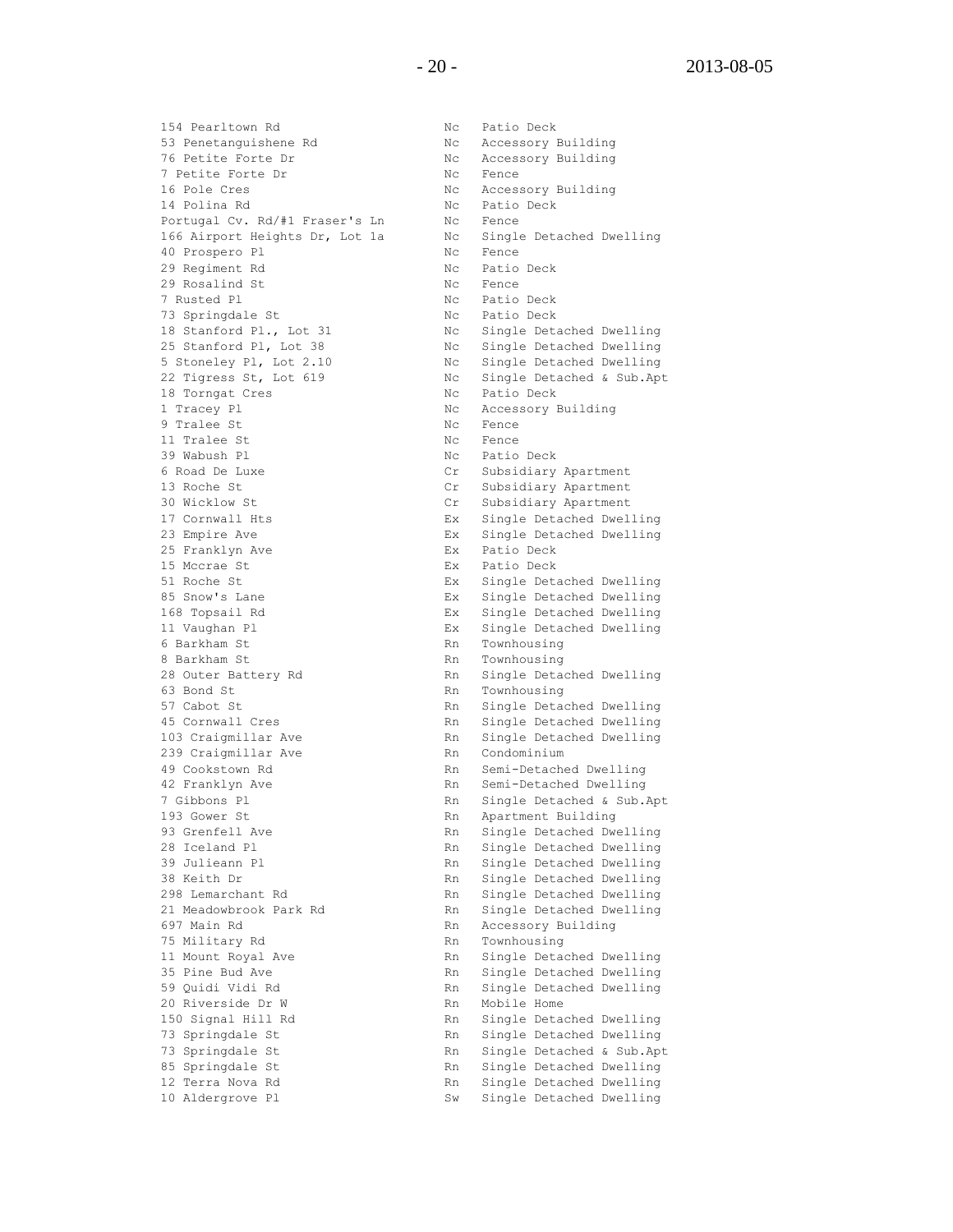| 480 Bay Bulls Rd            | Sw | Vacant Land                 |
|-----------------------------|----|-----------------------------|
| 18 Chafe Ave                | Sw | Single Detached Dwelling    |
| 44 Cypress St               |    | Sw Single Detached Dwelling |
| 42 Dauntless St             |    | Sw Single Detached Dwelling |
| Heavy Tree Road Adj. To #40 |    | Sw Single Detached Dwelling |
| 18 O'reilly St              |    | Sw Single Detached Dwelling |

This Week \$ 7,584,151.00

**Class: Demolition**

| 6 Rostellan Pl   |  | Single Detached Dwelling |  |
|------------------|--|--------------------------|--|
| 496 Southside Rd |  | Single Detached Dwelling |  |

This Week \$ 20,000.00

This Week''s Total: \$ 13,759,451.00

Class: Rejected

43 Springdale Street Sn Sign

Area

Signs are not permitted in Heritage

Repair Permits Issued: 2013/07/18 To 2013/07/31 \$ 400,153.00

Legend

| Co  | Change Of Occupancy     |     | Sn Sign                 |
|-----|-------------------------|-----|-------------------------|
|     | Cr Chng Of Occ/Renovtns |     | Ms Mobile Sign          |
| Fx. | Extension               |     | Cc Chimney Construction |
|     | No. New Construction    |     | Cd Chimney Demolition   |
|     | Oc Occupant Change      |     | Dv Development File     |
|     | Rn Renovations          | Ws  | Woodstove               |
| Sw  | Site Work               | Dm. | Demolition              |
| Ti  | Tenant Improvements     |     |                         |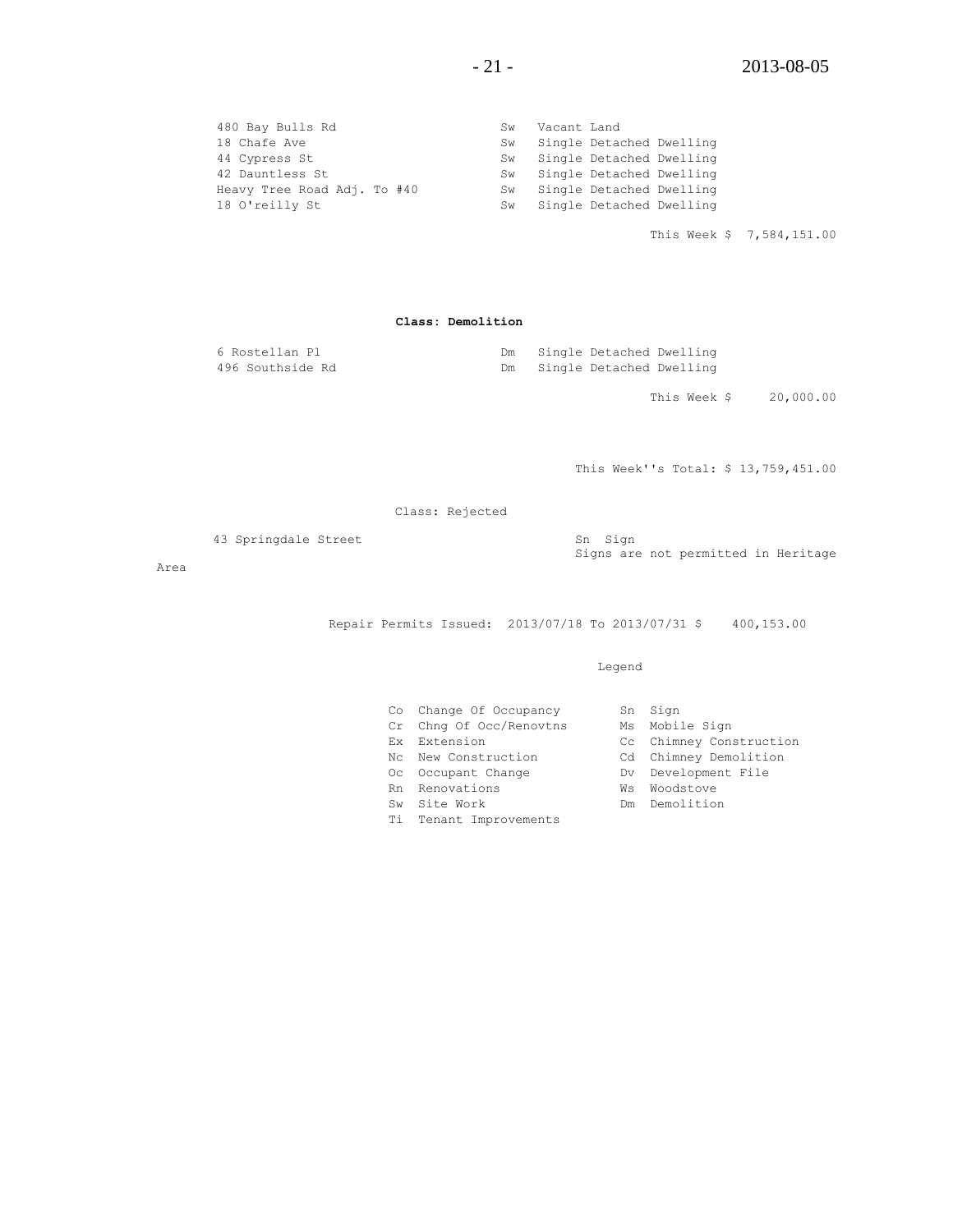| YEAR TO DATE COMPARISONS                  |                  |                  |                      |  |  |
|-------------------------------------------|------------------|------------------|----------------------|--|--|
| August 5, 2013                            |                  |                  |                      |  |  |
|                                           |                  |                  |                      |  |  |
| <b>TYPE</b>                               | 2012             | 2013             | $%$ VARIANCE $(+/-)$ |  |  |
| Commercial                                | \$143,000,700.00 | \$59,400,100.00  | $-58$                |  |  |
| Industrial                                | \$3,600,100.00   | \$131,000.00     | $-96$                |  |  |
| Government/Institutional                  | \$15,000,200.00  | \$71,300,200.00  | 375                  |  |  |
| Residential                               | \$116,700,700.00 | \$92,400,400.00  | $-21$                |  |  |
| Repairs                                   | \$3,100,200.00   | \$7,200,800.00   | 132                  |  |  |
| Housing Units (1 & 2 Family<br>Dwellings) | 381              | 282              |                      |  |  |
| TOTAL                                     | \$281,401,900.00 | \$230,432,500.00 | $-18$                |  |  |

Respectfully Submitted,

David Blackmore, R.P.A. Deputy City Manager – Planning, Development & Engineering

# **Payrolls and Accounts**

### **SJMC2013-08-05/345R**

**It was decided on motion of Councillor Tilley; seconded by Councillor Hickman: That the following Payrolls and Accounts for the week ending July 25th and August 1st , be approved:**

> **Weekly Payment Vouchers For The Week Ending July 25, 2013**

**Payroll**

| <b>Public Works</b>     | \$421,567.96   |
|-------------------------|----------------|
| <b>Bi-Weekly Casual</b> | \$161,932.40   |
| <b>Accounts Payable</b> | \$3,880,116.44 |
| <b>Total:</b>           | \$4,463,616.80 |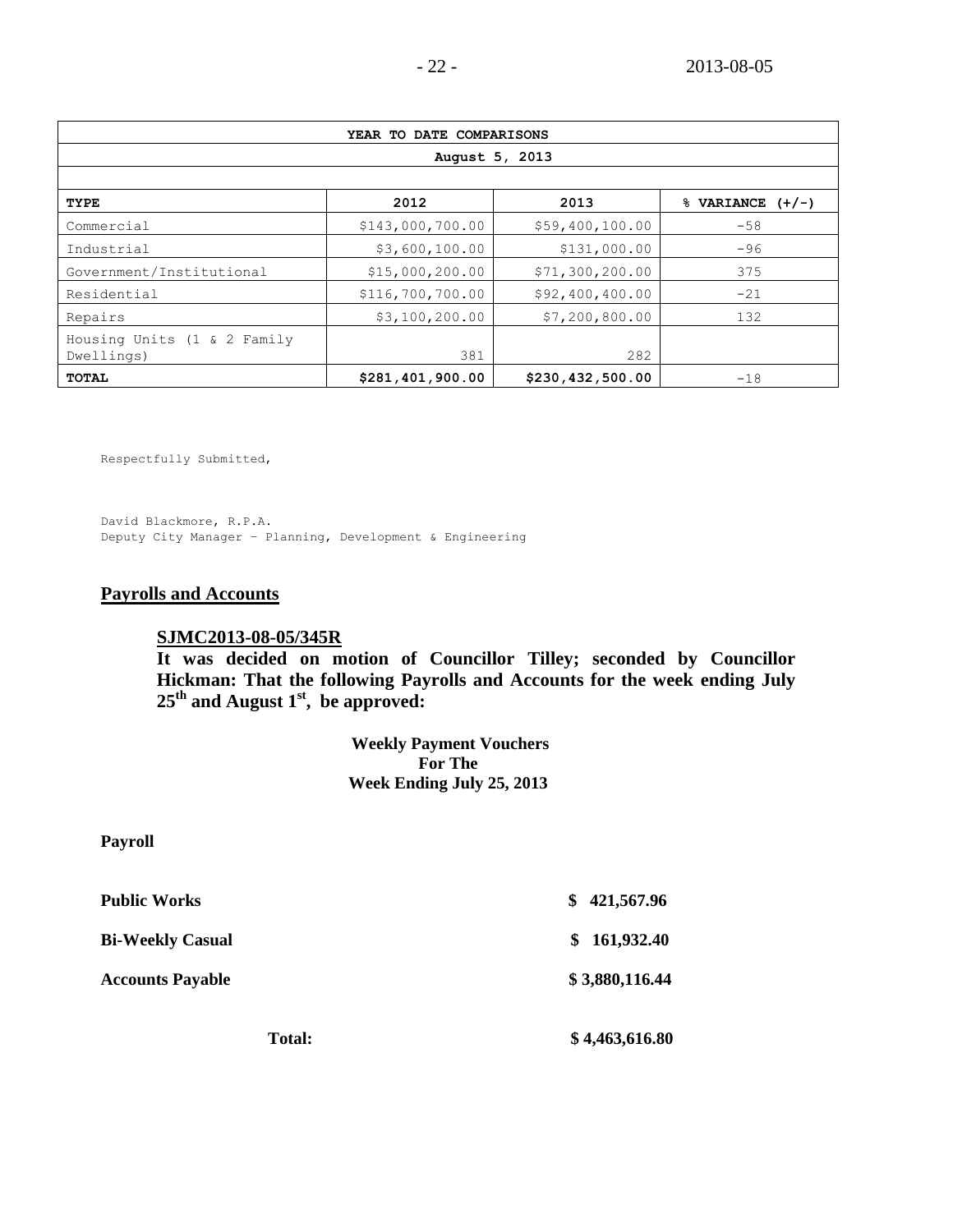# **Weekly Payment Vouchers For The Week Ending August 1, 2013**

### **Payroll**

| <b>Total:</b>                    | \$<br>8,123,780.46 |
|----------------------------------|--------------------|
| <b>Accounts Payable</b>          | \$5,590,917.62     |
| <b>Bi-Weekly Fire Department</b> | \$<br>597,445.57   |
| <b>Bi-Weekly Management</b>      | \$<br>700,377.84   |
| <b>Bi-Weekly Administration</b>  | \$<br>821,663.79   |
| Public Works                     | \$<br>413,375.64   |

### **The motion being put was unanimously carried.**

### **Tenders**

- 1. Request for Proposals re: RHB Waste Management Facility Integrated Wildlife Management Plan
- 2. Request for Proposals re: Project No. 32-13 PHM Supply and Deliver Road Salt for 2013/2014 Season
- 3. Tender for Safety Supplies

### **SJMC2013-08-05/346R**

**It was decided on motion of Councillor Tilley; seconded by Councillor Hickman: That the recommendations of the Deputy City Manager, Public Works and the Deputy City Manager, Corporate Services be approved and the tenders awarded as follows:**

**a. Braemar Services in accordance with the terms and conditions of the RFP for@ \$17,081.00 (plus HST) per month.**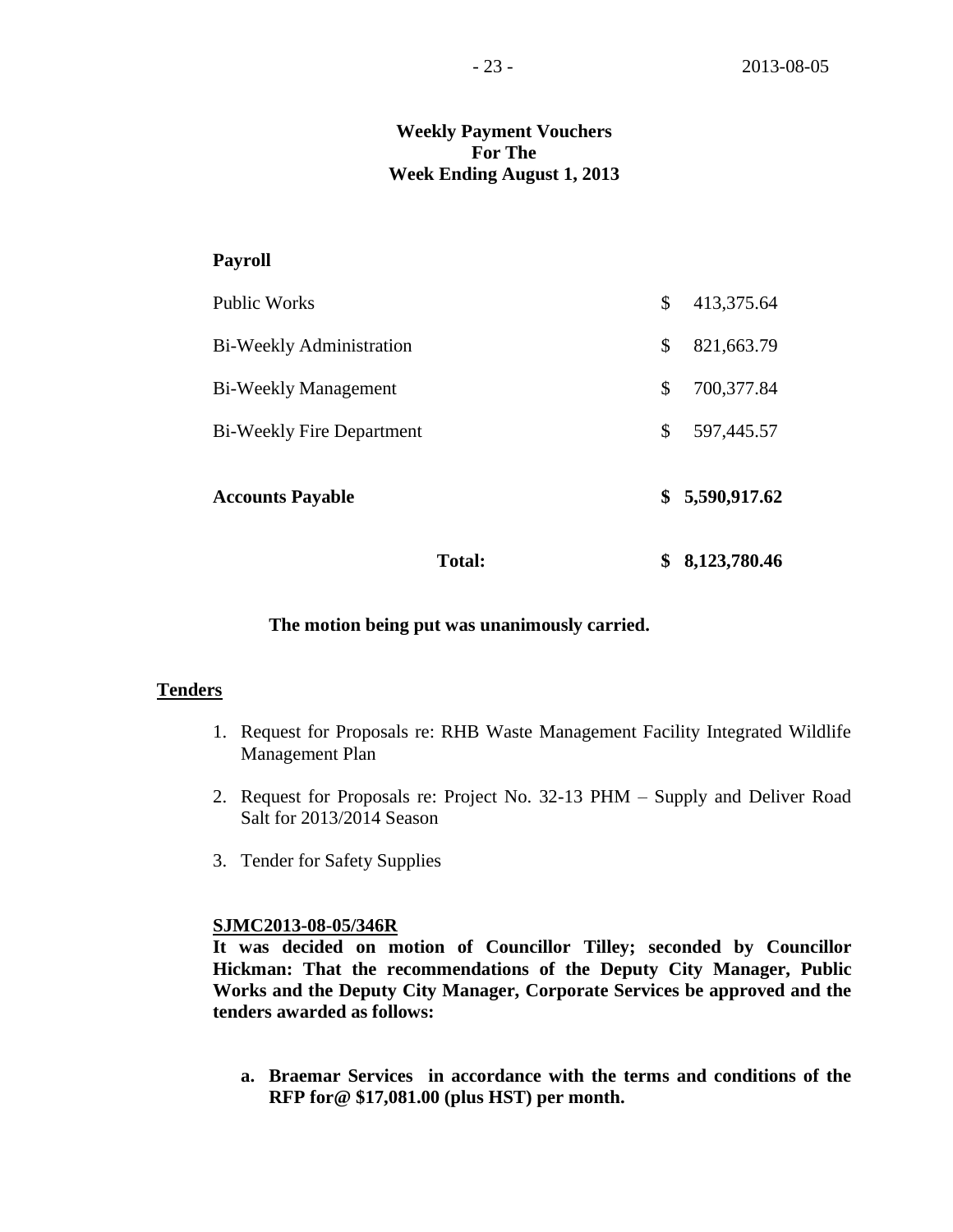- 
- **b. A. Harvey & Company Ltd. @ \$2,766,400.00 (taxes extra)**
- **c. Various suppliers as outlined in memo dated July 30, 2013 from Chris Davis (Buyer), @ total cost of \$62,377.96 (prices excluding HST)**

# **Notice of Motion**

Councillor O'Leary gave the following Notice of Motion:

**TAKE NOTICE** that I will at the next regular meeting of the St. John's Municipal Council move an amendment to section 93 of the Rules of Procedure so as to provide that the appointment of Chairpersons of the Standing Committees is made via a regular meeting of Council.

DATED at St. John's, NL this 5<sup>th</sup> day of August, 2013.

# **Other Business**

# **45 Anthony Avenue**

Council considered a memorandum dated July 18, 2013 from Acting City Solicitor regarding the above noted.

# **SJMC2013-08-05/347R**

**It was moved by Councillor Tilley; seconded by Councillor Colbert: That City land on Anthony Avenue be sold at a price based on \$3.00 per square foot (approximately \$2,000.00) plus usual administration fees and HST contingent upon the applicant acquiring the adjacent land first.**

# **The motion being put was unanimously carried.**

# **234 Portugal Cove Road**

Council considered a memo dated July 24, 2013 from Acting City Solicitor regarding the above noted.

# **SJMC2013-08-05/348R**

**It was moved by Councillor Tilley; seconded by Councillor Breen: That an easement at 234 Portugal Cove Road required by the City for replacement of the water transmission line, be acquired for \$750.00 plus legal fees.**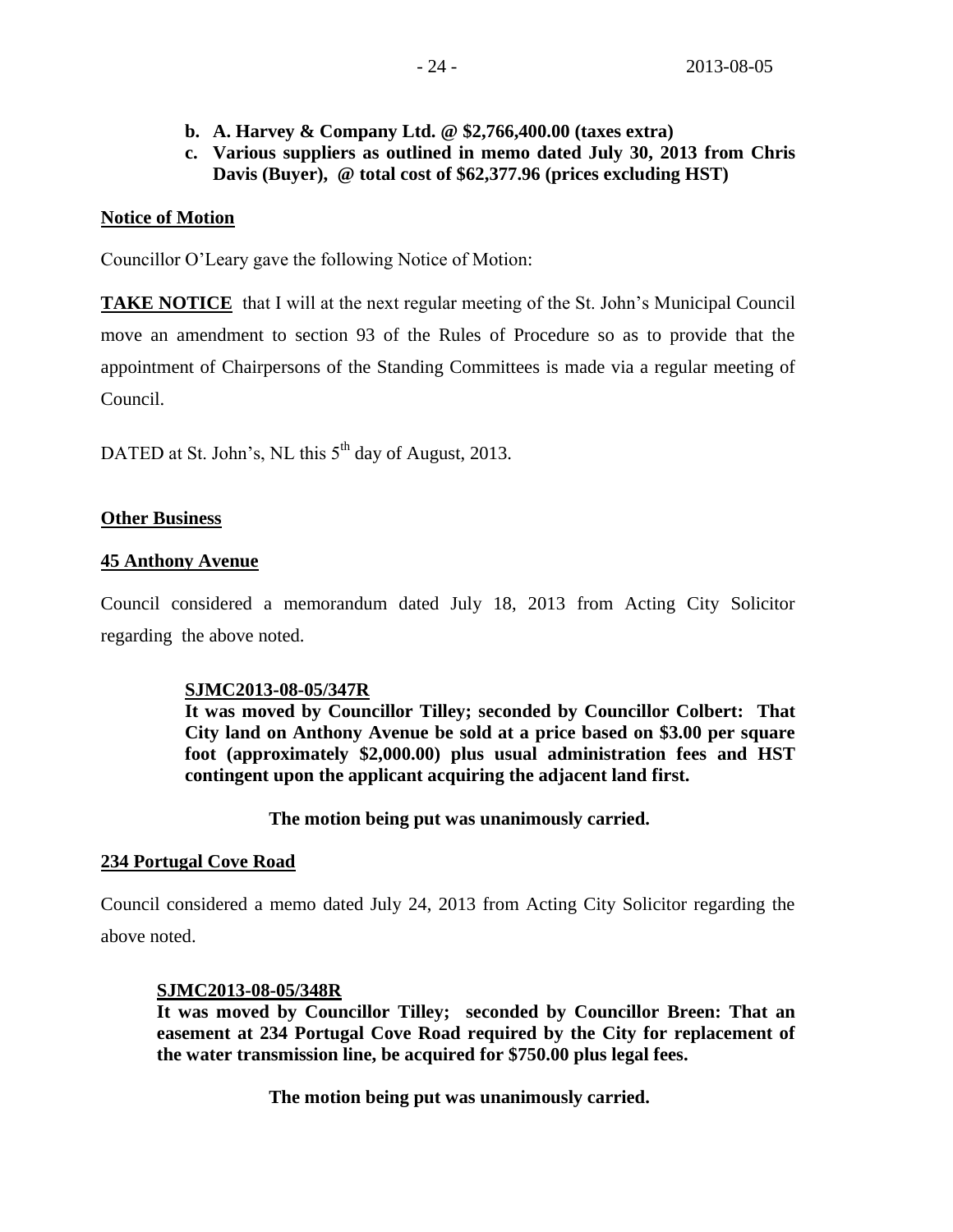## **Kiwanis Street**

Council considered a memo dated July 31, 2013 from Acting City Solicitor regarding the above noted.

# **SJMC2013-08-05/349R**

**It was moved by Deputy Mayor Duff; seconded by Councillor Tilley: That Notice of Expropriation be executed to acquire 2 parcels of land required by the City from the Putt family at Kenmount Road for the construction of Kiwanis Street.**

**(Councillor Colbert declared a conflict of interest on this matter.)**

**The motion being put was unanimously carried.**

### **Portugal Cove Road, Water Line Easement, Pentecostal Assemblies**

Council considered a memo dated July 31, 2013 from Acting City Solicitor regarding the above noted.

# **SJMC2013-08-05/350R**

**It was moved by Councillor O'Leary; seconded by Councillor Breen: That an easement required by the City from the Pentecostal Assemblies for replacement of the water transmission line at Portugal Cove Road be acquired for \$10,000.00 plus legal fees.**

**The motion being put was unanimously carried.**

### **Portugal Cove Road # 238, Water Transmission Line**.

Council considered a memo dated August 1, 2013 from Acting City Solicitor regarding the above noted.

### **SJMC2013-08-05/351R**

**It was moved by Councillor Breen; seconded by Councillor Hickman: That Notice of Expropriate be executed to acquire an easement required by the City on land of 238 Portugal Cove Road for replacement of the water transmission line.**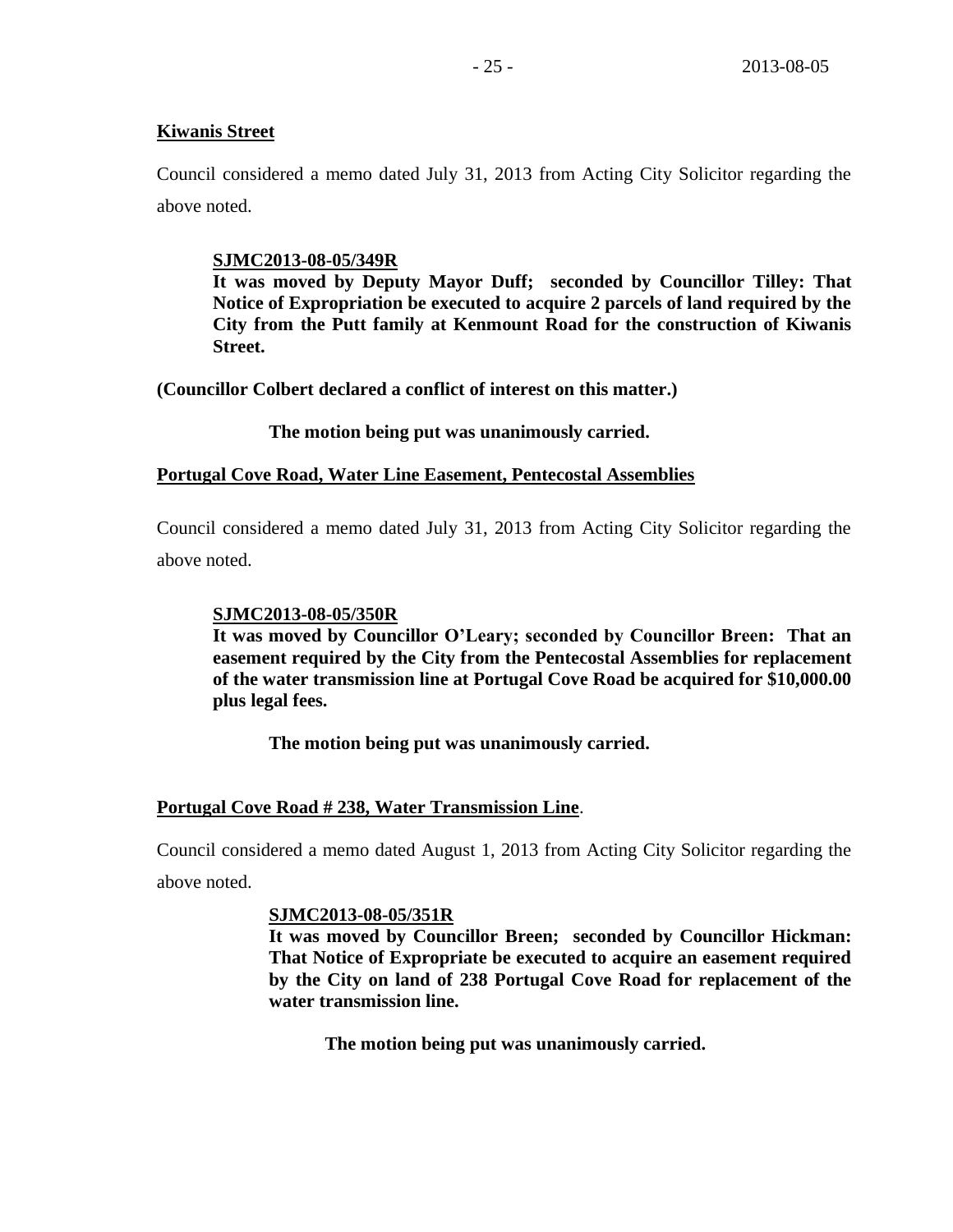# **Patrick Street # 136**

Council considered a memo dated August 1, 2013 from Acting City Solicitor regarding the above noted.

# **SJMC2013-08-05/352R**

**It was moved by Councillor Galgay; seconded by Councillor Collins: That Quit Claim Deed be executed with respect to property rear of 136 Patrick Street at Hollett Place.**

# **The motion being put was unanimously carried.**

# **Water Street # 312, Propane Tanks**

Council considered a memo dated August 1, 2013 from Acting City Solicitor regarding the above noted.

### **SJMC2013-08-05/353R**

**It was moved by Councillor O'Leary; seconded by Councillor Hann: That the lease with respect to propane tanks on 312 Water Street be terminated upon 60 days notice, as per provisions in the lease, and that the tanks be removed.**

**The motion being put was unanimously carried.**

# **McNiven Place Ball Field, Newfoundland Power**

Council considered a memo dated August 1, 2013 from Acting City Solicitor regarding the above noted.

### **SJMC2013-08-05/354R**

**It was moved by Deputy Mayor Duff; seconded by Councillor Tilley: That an easement from the City required by Newfoundland Power over land at McNiven Street for the power line and infrastructure that was installed to provide lighting to the ball field, be granted.**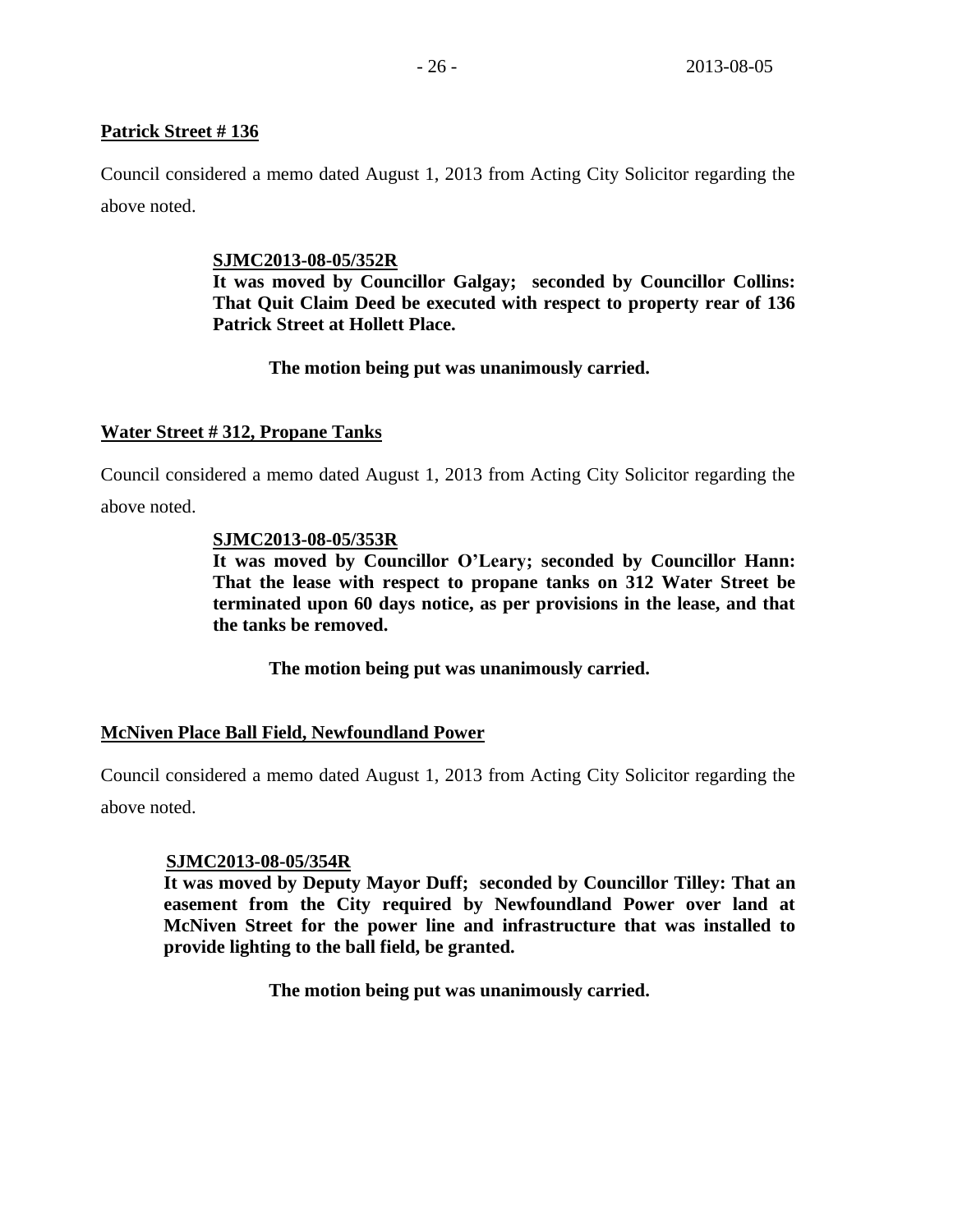### **Churchill Avenue, Pleasantville**

Council considered a memo dated August 1, 2013 from Acting City Solicitor regarding the above noted.

### **SJMC2013-08-05/355R**

**It was moved by Councillor Hickman; seconded by Councillor Tilley: That an easement required by Newfoundland Power over City land, Churchill Avenue, Pleasantville, for distributing power to the City's affordable housing project and the apartment buildings to the rear, be granted.**

**The motion being put was unanimously carried.**

# **Ratification of Phone Polls**

### **SJMC2013-08-05/356R**

# **It was decided on motion Councillor Galgay; seconded by Councillor Breen: That the following e-poll be ratified:**

 E-poll re: Proposed Residential Building Lot on Maxwell Place (Development Committee recommendation to reject)

### **Economic Update**

Councillor Tilley presented the highlights of the July 2013 Economic Update.

Councillor Tilley tabled a letter dated July 31, 2013 from Mr. Ray Hopkins, The Meadows Condominium Corporation concerning city services for the Meadows Condominium citizens, which was referred to staff for follow-up.

# **Councillor O'Leary**

Councillor O'Leary received a complaint from a local business owner concerning the use of a generator on the sidewalk in front of a business during the George Street Festival. The matter was referred to staff to ensure that the business owners are made aware of the regulations governing this type of practice.